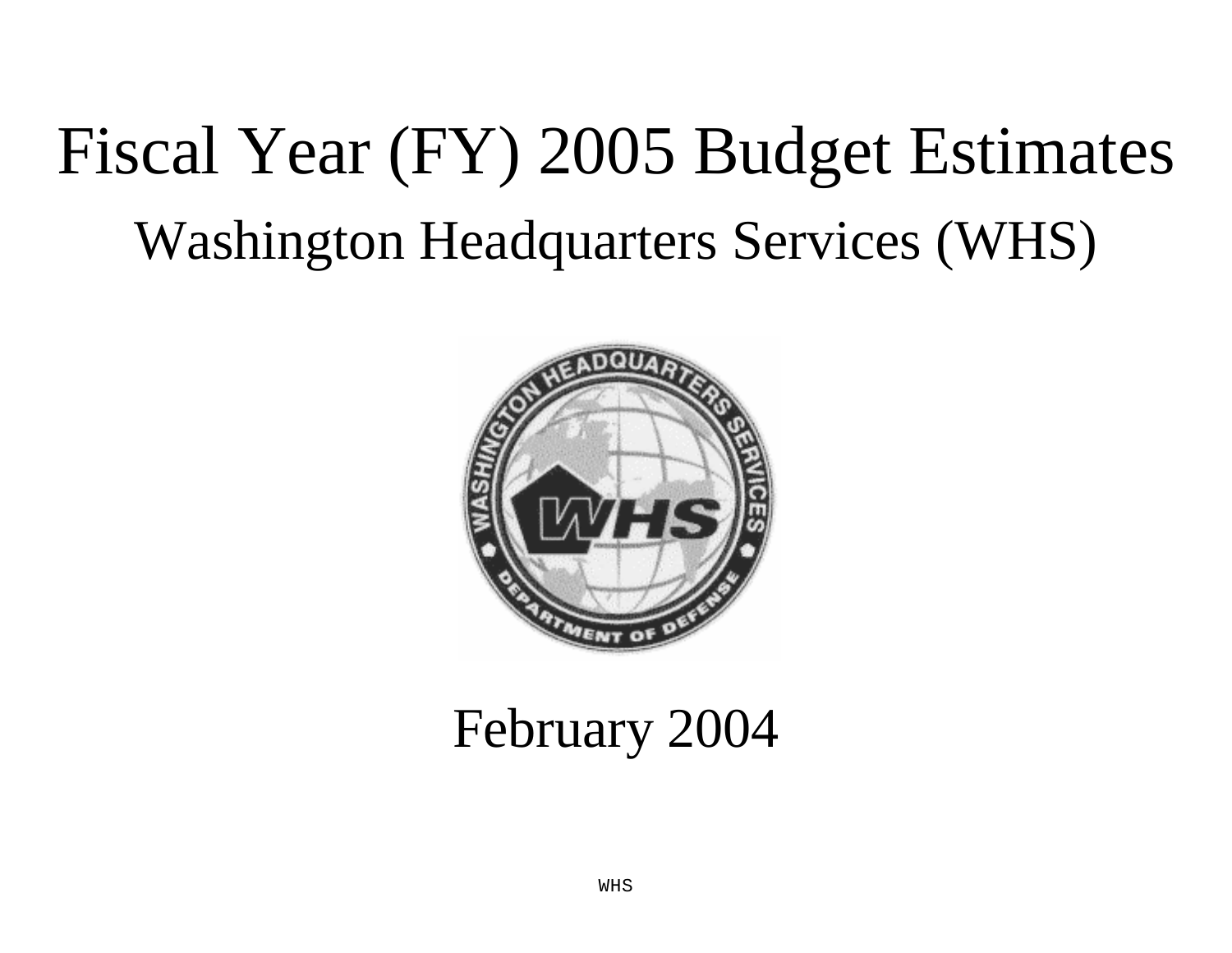#### **Fiscal Year (FY) 2005 Budget Estimates Appropriation Highlights WASHINGTON HEADQUARTERS SERVICES Operation and Maintenance, Defense-Wide** (Dollars in Millions)

**FY 2003** Price Program **FY 2004** Price Program **FY 2005 Estimate** Change Change **Estimate** Change Change **Estimate**

#### Appropriation Summary

Budget Activity 4:

Operation and Maintenance, Defense-wide **585.632** \* -9.907 141.758 **433.967** 25.811 -12.612 **447.166** \* Includes \$103.381 million in Supplemental funding.

#### Narrative Explanation of Changes:

FY 2004 to FY 2005:

Increases include the establishment of a Base Relocation and Closure (BRAC) Commission **(+\$10.0 million)**, and an increase **(+\$13.597 million)** to the Defense Continuity Integration Network-Pentagon Continuity Information System to support the information management plan for Site-R. Other increases include payments to the Pentagon Reservation Maintenance Revolving Fund Rent, which is a pro-rata cost for all the Pentagon tenants for the out-ofcycle standup costs of the Pentagon Force Protection Agency **(+\$26.215 million)**. Other small increases address the transfer of the Executive Supoport Center from OSD, the Pentagon Renovation Furniture Program; payments to the Building Maintenance Fund for increasing security costs, and the cost of increasing personnel security investigations; **(for a total of +\$0.757 million)**.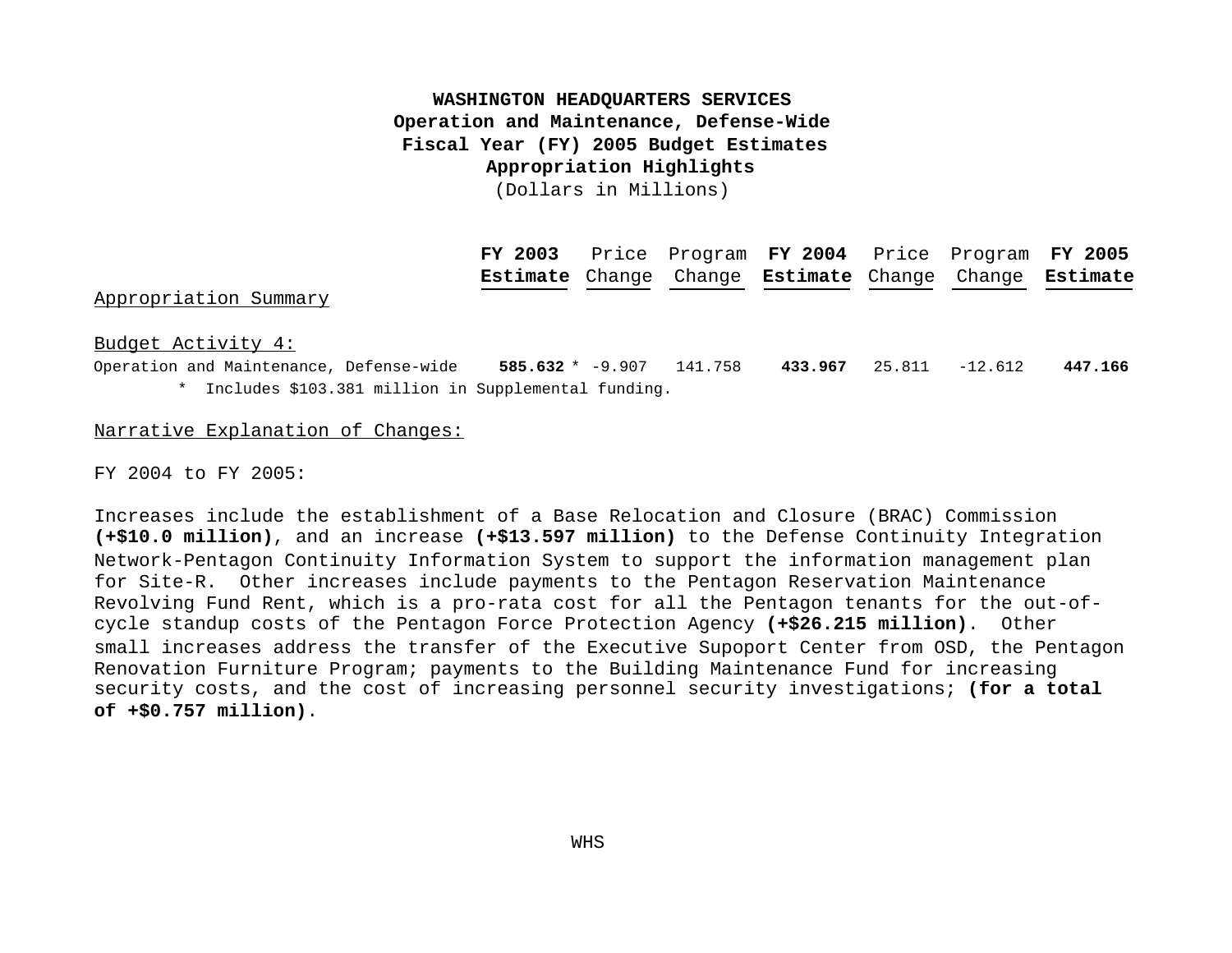#### **Fiscal Year (FY) 2005 Budget Estimates Appropriation Highlights WASHINGTON HEADQUARTERS SERVICES Operations and Maintenance, Defense-Wide**

#### Narrative Explanation of Changes (Continued):

Decreases include the Pentagon Renovation Project adjustment **(-\$28.584)** to the annual plan, and the Defense Travel Program reduction as a result of the prime contract restructure, and the realignment of the development, delivery and training requirements **(-\$11.854).** There is also a non-recurring X-Year program reduction **(-\$6,045)**, and a reduced requirement for the Department's pro-rata share of the Government-wide E-Gov payments **(-\$5.591 million)**. The Information Technology Program is reduced to reflect the completion of one-time FY 2004 initiatives **(-\$3.476 million)**, and the support costs for the Office of the Special Assistant for Gulf War Illnesses **(-\$3.425 million)** are transferred to the Defense Health Program/TRICARE Management Activity. Other decreases include reduced site preparation requirements for the Air Force Memorial Foundation **(-\$1.733 million)**, and the Public Key Infrastructure Program reduction to reflect the end of the development and deployment of the program, which is transitioning to a maintenance status **(-\$1.094)**. Other small reductions address the maintenance costs of new IT equipment that will be under warranty in FY 2005, the changing requirements and mission completions of the recurring Commissions and Panels, and the operation cost adjustments to the payments to DFAS for financial services; **(for a total of -\$1.379 million)**.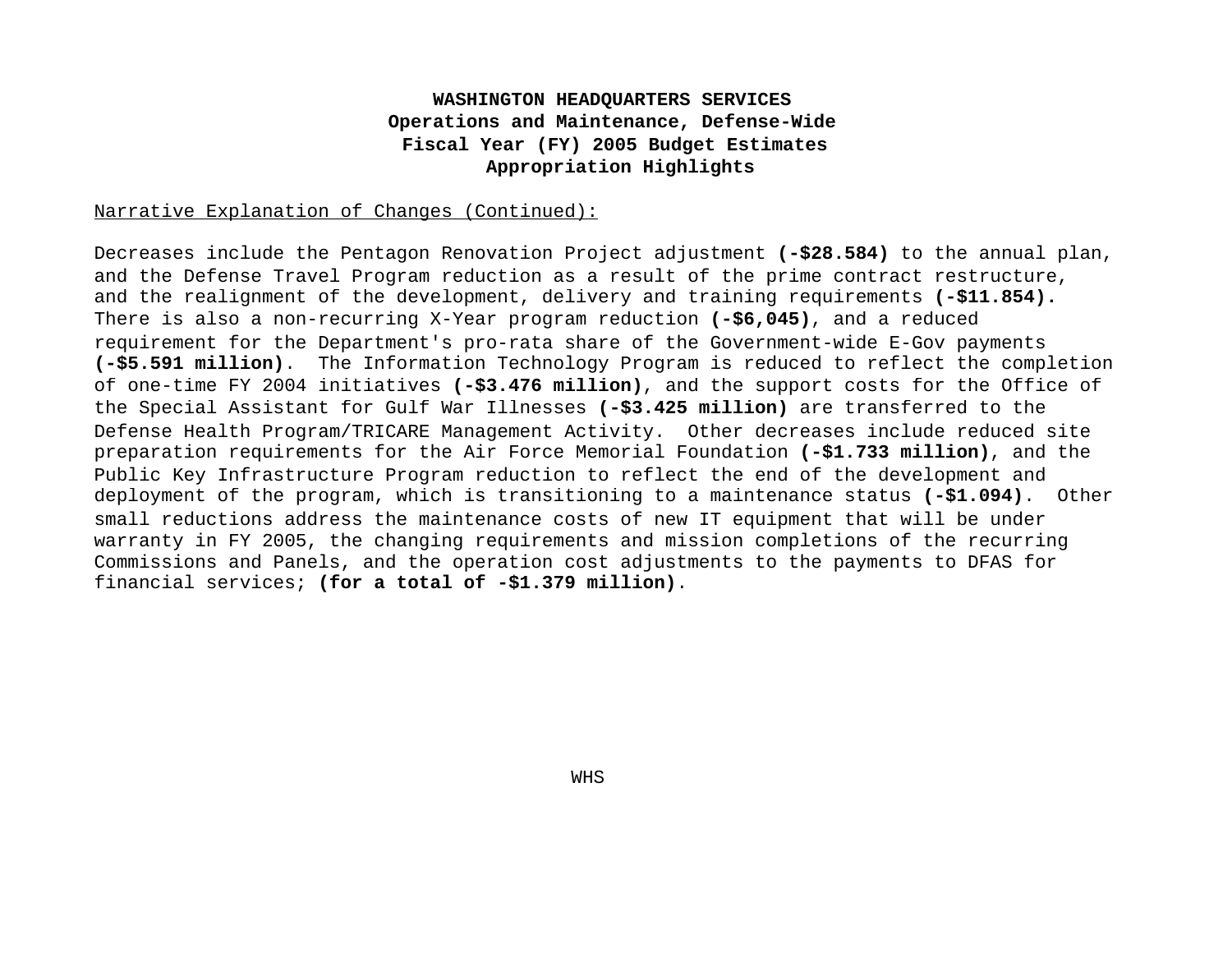#### **SUMMARY OF INCREASES AND DECREASES (Dollars in Thousands)**

| FY 2004 President's Budget Request                                                                                                                                                                                                                      |                       | BA 4     |
|---------------------------------------------------------------------------------------------------------------------------------------------------------------------------------------------------------------------------------------------------------|-----------------------|----------|
| 1. Congressional Adjustments<br>a. General Provisions<br>1) Section 8094: Improvements in Professional Support Services<br>2) Section 8126: Management Efficiencies<br>b. Earmarks                                                                      | $-2, 274$<br>$-1,937$ |          |
| 1) Section 8044: Indian Lands Environmental Impact                                                                                                                                                                                                      | $-249$                |          |
| Total Congressional Adjustments                                                                                                                                                                                                                         |                       | $-4,460$ |
| FY 2004 Appropriated Amount                                                                                                                                                                                                                             |                       | 401,040  |
| 2. Emergency Supplemental<br>a. FY 2004 Emergency Supplemental Appropriations Act (P.L. 108-106)<br>1) Chemical-Biological-Radiological-Nuclear (CBRN) program<br>equipment, support and initiatives<br>2) War related administrative support costs     | 3,376<br>13,000       |          |
| Total Emergency Supplemental                                                                                                                                                                                                                            |                       | 16,376   |
| 3. Fact-of-Life Changes<br>a. Functional Transfers<br>1) Transfers In<br>a) Information Technology Support Costs are transferred from<br>the Office of the Secretary of Defense to offset the<br>contract costs required to replace the support mission |                       |          |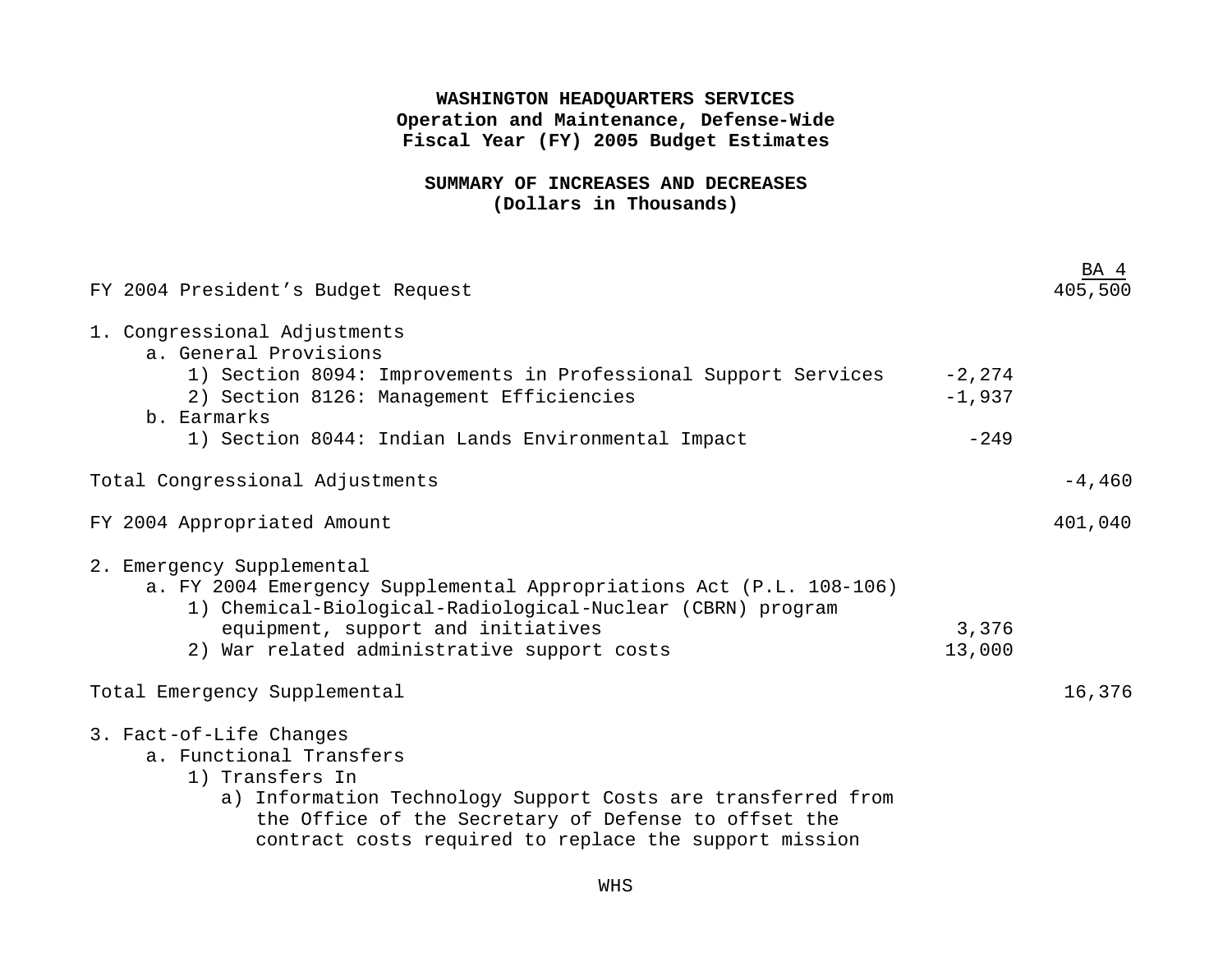#### **SUMMARY OF INCREASES AND DECREASES (Dollars in Thousands)**

| Total Program Increases  |                                                                                                                                                                                                                                                                            |          | 5,967  |
|--------------------------|----------------------------------------------------------------------------------------------------------------------------------------------------------------------------------------------------------------------------------------------------------------------------|----------|--------|
| b. Emergent Requirements | 1) Program Increase<br>a) One-Time Costs<br>i) Operational support for Multiple-year Commissions and<br>Boards assigned by the President, Congress or the<br>Department                                                                                                    | 5,967    |        |
| Total Transfers          |                                                                                                                                                                                                                                                                            |          | 27,850 |
|                          | b) The support costs associated with the Department Advisory<br>Committee on Women in the Services (DACOWITS) are transferred<br>to the Defense Human Resources Activity based on the<br>functional transfer of the mission from the Office of the<br>Secretary of Defense | $-99$    |        |
|                          | a) The Federal Voting Assistance Program is transferred to the<br>Defense Human Resources Activity which is more appropriate,<br>Based on the Defense-wide and World-wide missions of this<br>program                                                                      | $-5,451$ |        |
| 2) Transfers Out         | Continuity Information System funding is transferred from the<br>Army to WHS to better align the management responsibility<br>for Site-R within the Department.                                                                                                            | 31,000   |        |
|                          | previously provided by the Air Force Pentagon Communications<br>Agency (AFPCA)<br>b) The Defense Continuity Integration Network - Pentagon                                                                                                                                 | 2,400    |        |

2) Program Reductions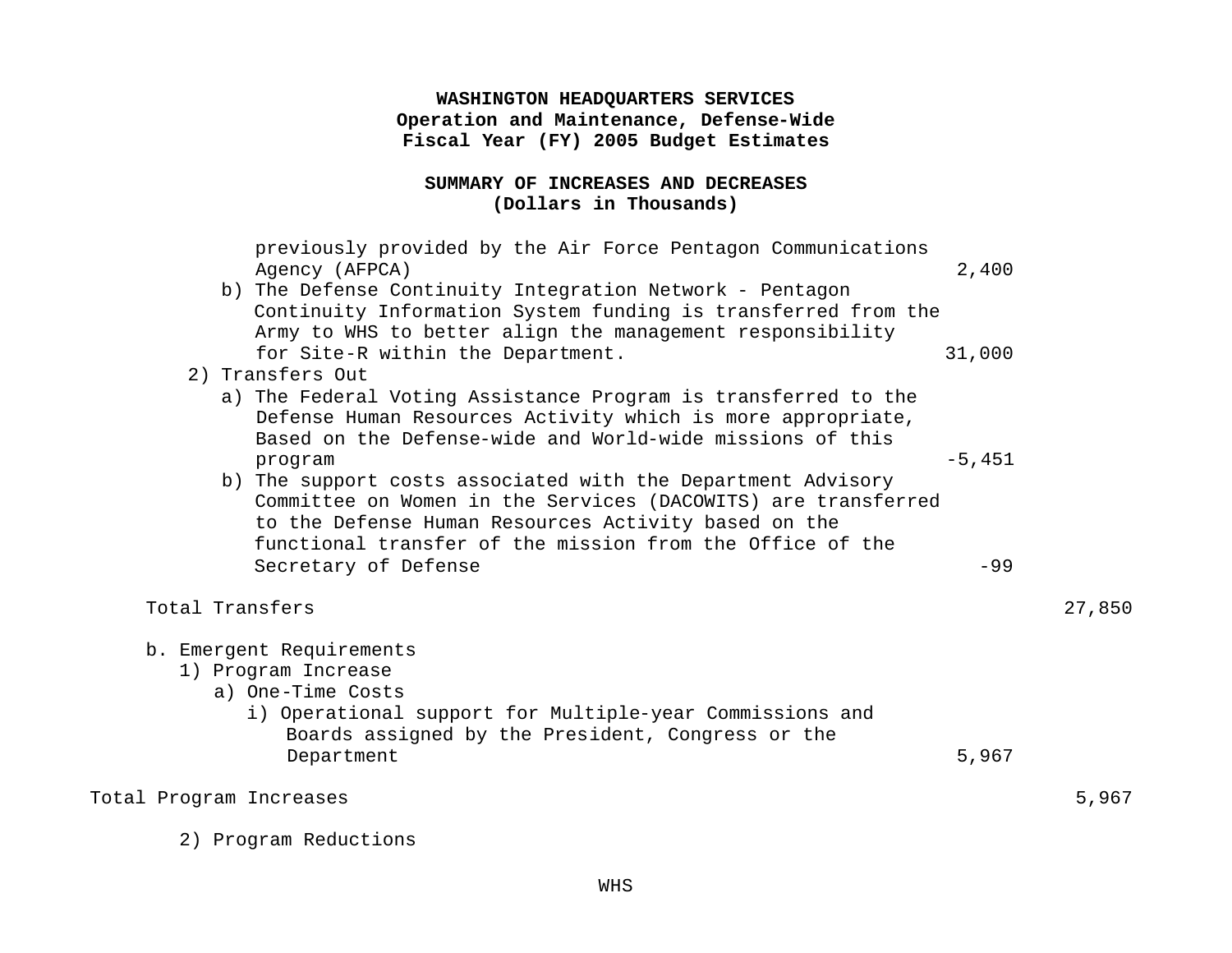#### **SUMMARY OF INCREASES AND DECREASES (Dollars in Thousands)**

| a) Program Decreases<br>i) Redistribution of funds for the customers of the<br>Pentagon Reservation Maintenance Revolving Fund,<br>based on a redistribution of space adjustments                                                                                                                                                                                                                                                                                                                                                | $-890$          |           |
|----------------------------------------------------------------------------------------------------------------------------------------------------------------------------------------------------------------------------------------------------------------------------------------------------------------------------------------------------------------------------------------------------------------------------------------------------------------------------------------------------------------------------------|-----------------|-----------|
| Total Program Decreases                                                                                                                                                                                                                                                                                                                                                                                                                                                                                                          |                 | $-890$    |
| Revised FY 2004 Estimate                                                                                                                                                                                                                                                                                                                                                                                                                                                                                                         |                 | 450,343   |
| 4. Less: Emergency Supplemental Funding                                                                                                                                                                                                                                                                                                                                                                                                                                                                                          |                 | $-16,376$ |
| Normalized Current Estimate for FY 2004                                                                                                                                                                                                                                                                                                                                                                                                                                                                                          |                 | 433,967   |
| 5. Price Change                                                                                                                                                                                                                                                                                                                                                                                                                                                                                                                  |                 | 25,811    |
| 6. Functional Transfers<br>a. Transfers In<br>1) The Executive Support Center transfer from the Office of<br>the Secretary of Defense (+2 FTE) to provide one source<br>of communications for the Secretary of Defense and his<br>immediate office<br>b. Transfers Out<br>1) WHS support costs for the Office of the Special Assistant<br>for Gulf War Illnesses are transferred to the Defense Health<br>Program/TRICARE Management Activity based on the functional<br>Transfer of the office between those Defense components | 296<br>$-3,425$ |           |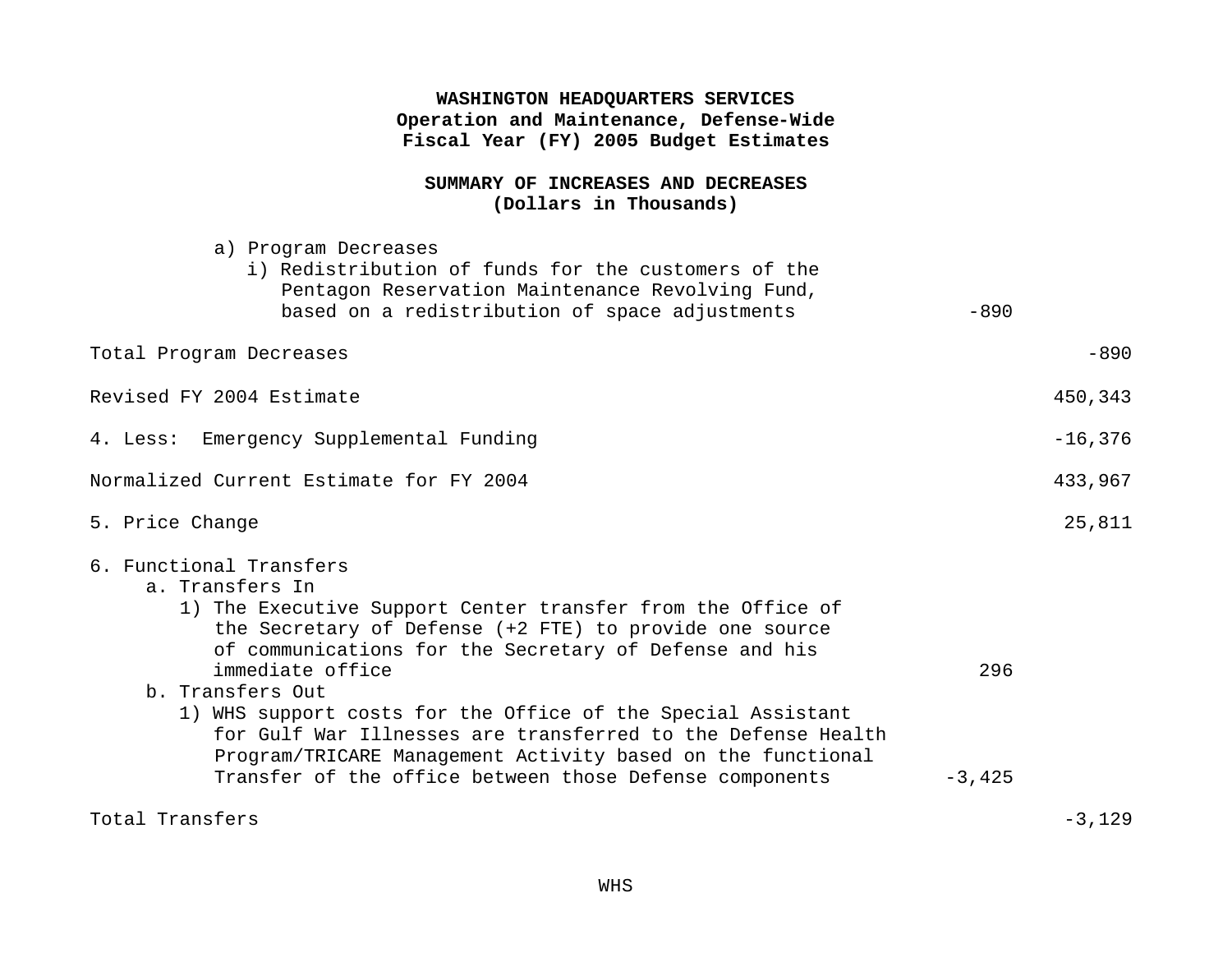#### **SUMMARY OF INCREASES AND DECREASES (Dollars in Thousands)**

#### 7. Program Increases

| a. One-Time FY 2005 Costs                                     |          |        |
|---------------------------------------------------------------|----------|--------|
| 1) Funding to support the FY 2005 Base Relocation and Closure |          |        |
| (BRAC) Commission                                             | 10,000   |        |
| b. Program Growth in FY 2005                                  |          |        |
| 1) The Defense Continuity Integration Network - Pentagon      |          |        |
| Continuity Information System funding is increased to         |          |        |
| support the information management plan for Site-R            | 13,597   |        |
| 2) Furniture for the Pentagon Renovation Project increases    |          |        |
| to support the annual plan, which varies significantly        |          |        |
| from year-to-year, and is charged on a pro-rata basis         |          |        |
| to all tenants of the Pentagon building                       | 241      |        |
| 3) Pentagon Reservation Maintenance Revolving Fund rent       |          |        |
| is increased to support the operational requirements          |          |        |
| of the fund. These costs are charged on a pro-rata            |          |        |
| basis to all the customer-tenants of the Pentagon building    | 26,215   |        |
| 4) Payments to the Building Maintenance Fund are increased to |          |        |
| reflect space adjustments, and increasing security costs      | 183      |        |
| 5) Payments to the Defense Security Service are increase to   |          |        |
| meet the operational adjustments approved for this fee for    |          |        |
| service program, which provides personnel security reviews    | 37       |        |
| Total Increases                                               |          | 50,273 |
|                                                               |          |        |
| 8. Program Decreases                                          |          |        |
| a. One-Time FY 2005 Costs                                     |          |        |
| 1) Completion of one-time FY 2004 IT initiatives              | $-3,476$ |        |
| 2) Non-recurring X-Year program reduction                     | $-6,045$ |        |
| b. Program Decreases in FY 2005                               |          |        |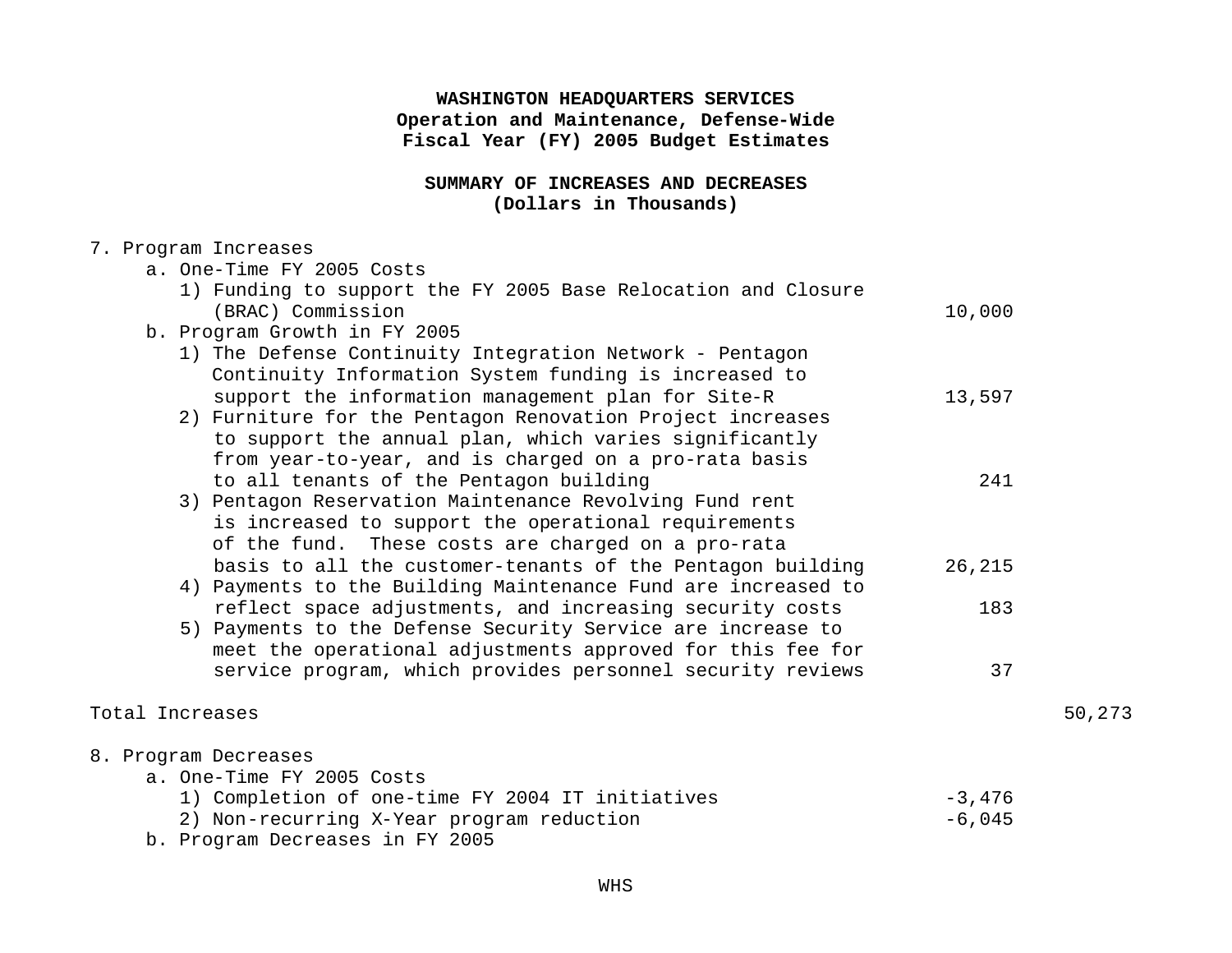#### **SUMMARY OF INCREASES AND DECREASES (Dollars in Thousands)**

| $-59,756$ |
|-----------|
| 447,166   |
|           |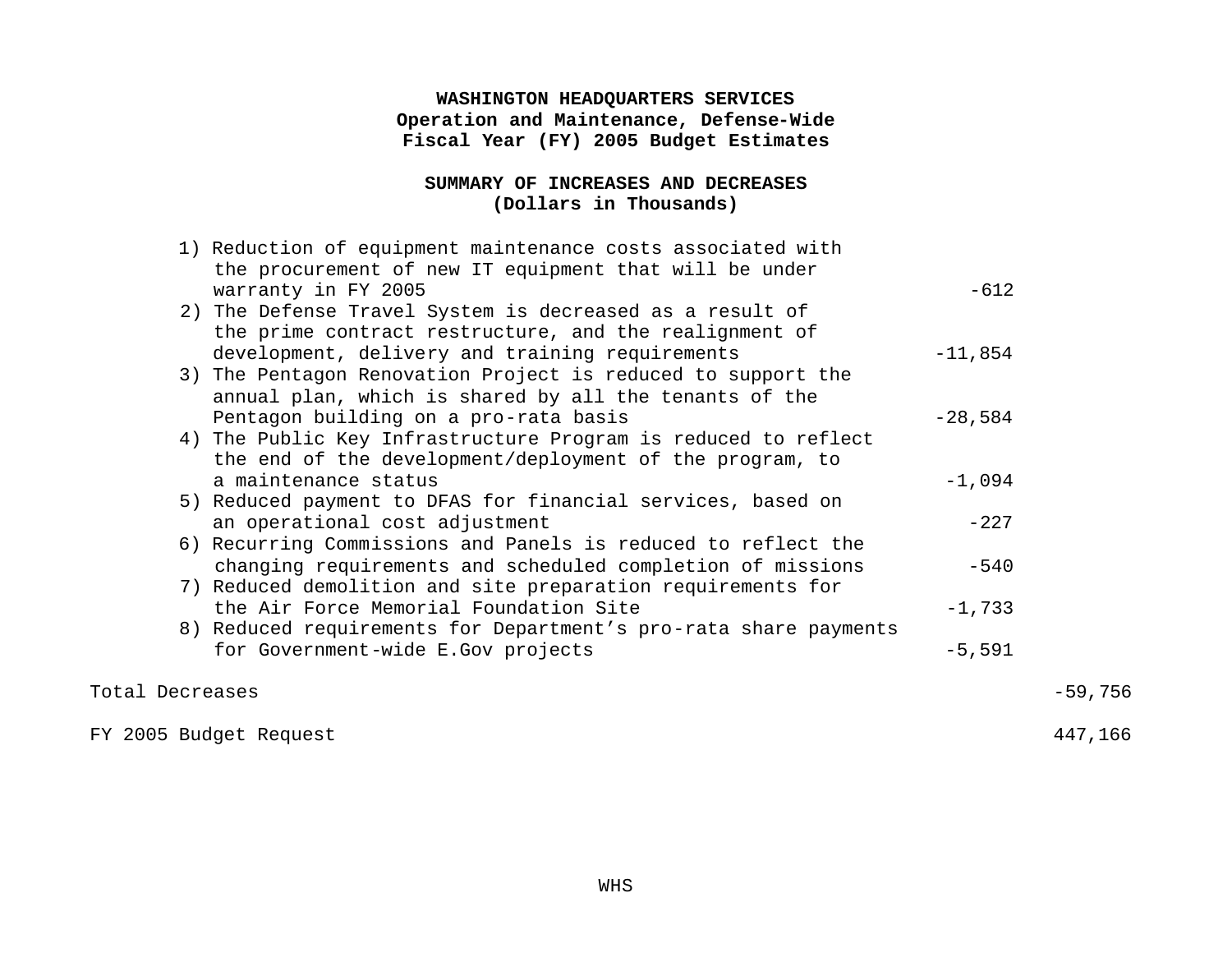## **WASHINGTON HEADQUARTERS SERVICES Operation and Maintenance, Defense-Wide FISCAL YEAR (FY) 2005 BUDGET ESTIMATES MANPOWER CHANGES IN FULL-TIME EQUIVALENT FY 2003 through FY 2005**

|       |                                                                               | US Direct Hire | Total          |
|-------|-------------------------------------------------------------------------------|----------------|----------------|
| $1$ . | FY 2003 FTES                                                                  | 590            | 590            |
|       | Underexecution of Special Employment Programs corrected                       | 15             | 15             |
|       | Underexecution of Core Operational Programs corrected<br>Functional Transfers | 14             | 14             |
|       | Federal Voting Assistance Program (to DHRA)                                   | $-13$          | $-13$          |
| 2.    | FY 2004 FTES                                                                  | 606            | 606            |
|       | Functional Transfers<br>The Executive Support Center (from OSD)               | 2              | $\overline{2}$ |
|       |                                                                               |                |                |
| 3.    | FTES<br>2005.                                                                 | 608            | 608            |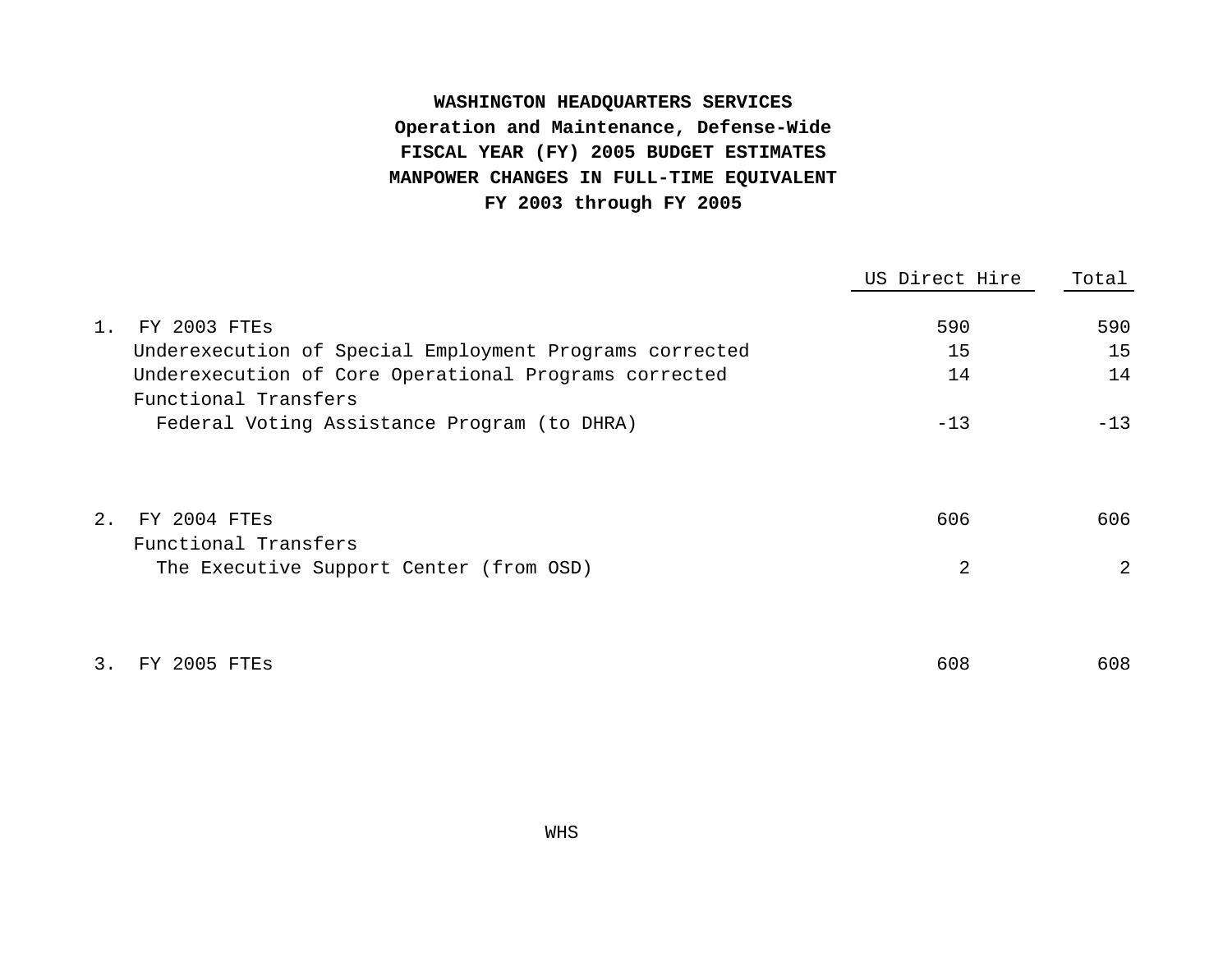## **WASHINGTON HEADQUARTERS SERVICES FISCAL YEAR (FY) 2005 BUDGET ESTIMATES MANPOWER CHANGES IN FULL-TIME EQUIVALENT FY 2003 through FY 2005**

|                     | US Direct Hire | Total        |
|---------------------|----------------|--------------|
| 4.<br>SUMMARY       |                |              |
| FY 2003             |                |              |
| O&M Total           | 590            | 590          |
| Direct Funded       | 590            | 590          |
| Reimbursable Funded | $\mathbf 0$    | $\mathbf 0$  |
| FY 2004             |                |              |
| O&M Total           | 606            | 606          |
| Direct Funded       | 606            | 606          |
| Reimbursable Funded | $\mathbf 0$    | $\mathsf{O}$ |
| FY 2005             |                |              |
| O&M Total           | 608            | 608          |
| Direct Funded       | 608            | 608          |
| Reimbursable Funded | 0              | 0            |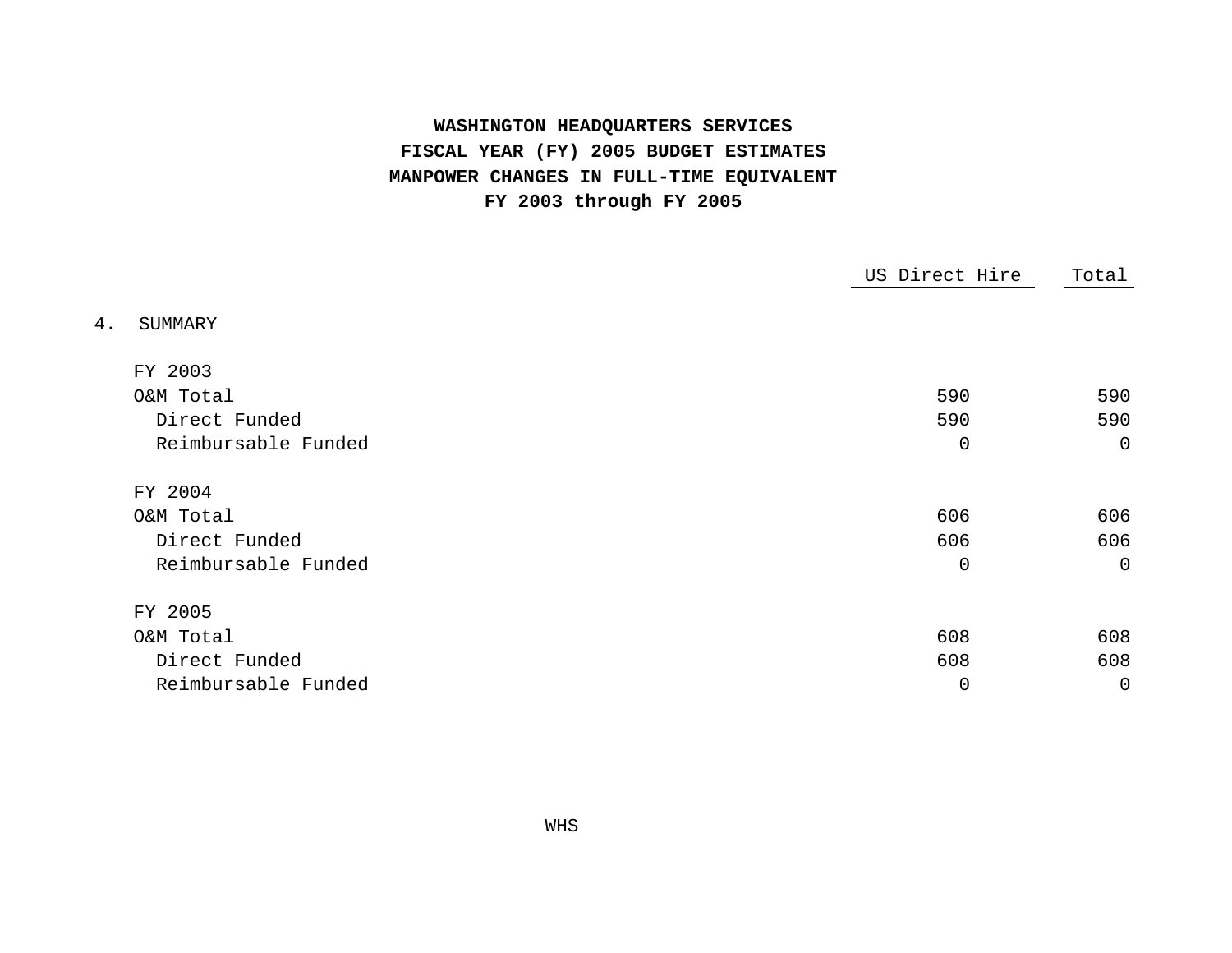PERSONNEL SUMMARY

|                                                          | FY 2003 | FY 2004 | FY 2005 | Change<br>FY 2004/<br>FY 2005 |
|----------------------------------------------------------|---------|---------|---------|-------------------------------|
| Active Military End Strength (Total)                     |         |         |         |                               |
| Officer                                                  | 52      | 68      | 68      | 0                             |
| Enlisted                                                 | 110     | 127     | 127     | 0                             |
| Civilian End Strength (Total)<br>US Direct Hire          | 593     | 580     | 582     | 2                             |
|                                                          |         |         |         |                               |
| Active Military Average Strength (A/S)<br><u>(Total)</u> |         |         |         |                               |
| Officer                                                  | 52      | 68      | 68      | $\mathbf 0$                   |
| Enlisted                                                 | 110     | 127     | 127     | 0                             |
| Civilian FTEs (Total)                                    |         |         |         |                               |
| US Direct Hire                                           | 590     | 606     | 608     | 2                             |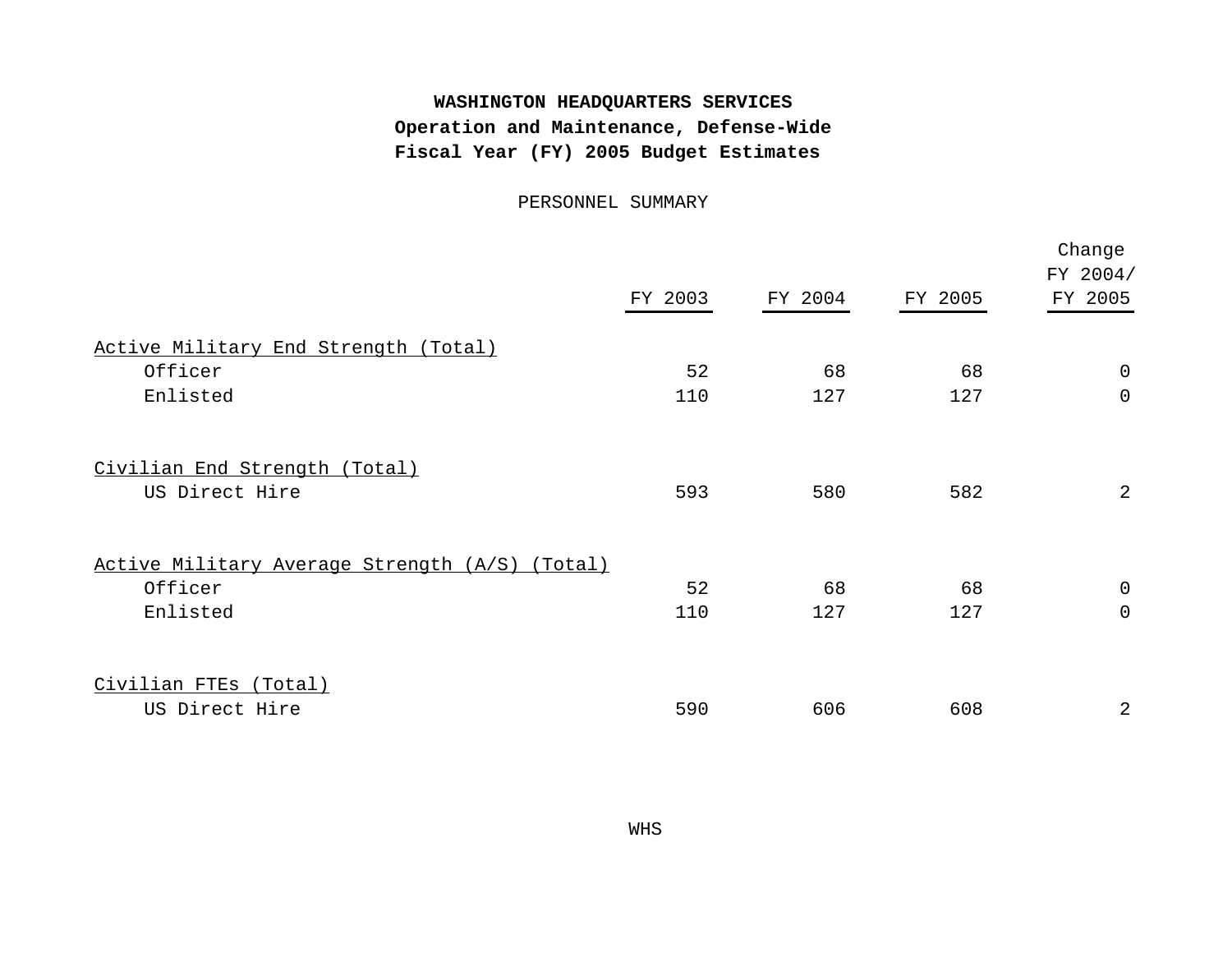#### **WASHINGTON HEADQUARTERS SERVICES Operation and Maintenance, Defensewide Fiscal Year (FY) 2005 Budget Estimates Summary of Price and Program Changes (Dollars in Thousands)**

|      |                                                 | FY 2003   |           | Price Growth | Program        | FY 2004   |
|------|-------------------------------------------------|-----------|-----------|--------------|----------------|-----------|
|      |                                                 | Program   | Percent   | Amount       | Growth         | Program   |
|      | Civilian Personnel Compensation                 |           |           |              |                |           |
| 101  | Exec., General & Special Schedules              | 56,336    | 4.2       | 2,391        | $-3,489$       | 55,238    |
| 107  | Voluntary Separation Incentive Payments         | 652       | 0.0       | 0            | $-352$         | 300       |
| 111  | Disability Compensation                         | 259       | 4.0       | 10           | $-158$         | 111       |
| 199  | Total Civilian Personnel Compensation           | 57,247    | 4.2       | 2,401        | $-3,999$       | 55,649    |
|      | Travel                                          |           |           |              |                |           |
| 308  | Travel of Persons                               | 3,301     | 1.3       | 44           | $-684$         | 2,661     |
|      | Other Fund Purchases                            |           |           |              |                |           |
| 672  | Pentagon Reservation Maintenance Revolving Fund | 123,370   | $-14.6$   | $-18,072$    | $-31,056$      | 74,242    |
|      | (Rent Payments)                                 | (91, 470) | $(-14.6)$ | $(-13, 400)$ | $(-51, 039)$   | (27, 031) |
|      | (Pentagon Renovation Project)                   | (25, 200) | $(-14.6)$ | $(-3, 691)$  | (25,072)       | (46, 581) |
|      | (Furniture - Pentagon Renovation Project)       | (6, 700)  | $(-14.6)$ | $(-981)$     | $(-5,089)$     | (630)     |
| 673  | Defense Finance and Accounting Service          | 1,250     | 14.2      | 178          | 293            | 1,721     |
| 678  | Defense Security Service                        | 2,000     | 3.0       | 60           | 22             | 2,082     |
| 680  | Purchases from Building Management Fund         | 2,954     | 1.5       | 45           | 27             | 3,026     |
| 299  | Total Purchases                                 | 129,574   | $-13.7$   | $-17,789$    | $-30,714$      | 81,071    |
|      | Transportation                                  |           |           |              |                |           |
| 771  | Commercial Transportation                       | 1,893     | 1.3       | 24           | $-1,830$       | 87        |
|      | Other Purchases                                 |           |           |              |                |           |
| 912  | Rental Payments to GSA (SLUC)                   | 27,029    | 1.7       | 473          | $-1.014$       | 26,488    |
| 913  | Purchased Utilities (Non-DBOF)                  | 717       | 1.3       | 9            | -71            | 655       |
| 914  | Purchased Communications (Non-DBOF)             | 21,433    | 1.3       | 289          | $-7,914$       | 13,808    |
| 917  | Postal Services (U.S.P.S.)                      | 164       | 0.0       | 0            | $\overline{a}$ | 166       |
| 920  | Supplies & Materials (Non-DBOF)                 | 18,974    | 1.3       | 256          | 749            | 19,979    |
| 921  | Printing/Reproduction                           | 2,010     | 1.3       | 27           | 299            | 2,336     |
| 922  | Equipment Maintenance by Contract               | 5,175     | 1.3       | 69           | 2,115          | 7,359     |
| 923  | Facility Maintenance by Contract                | 1,680     | 1.3       | 22           | $-310$         | 1,392     |
| 925  | Equipment Purchases (Non-DBOF)                  | 62,509    | 1.3       | 843          | $-23,071$      | 40,281    |
| 932  | Management & Professional Support Services      | 23,329    | 1.3       | 314          | $-20,440$      | 3,203     |
| 987  | Other Intra-governmental Purchases              | 63,532    | 1.3       | 857          | $-8,515$       | 55,874    |
| 989  | Other Contracts                                 | 99,552    | 1.3       | 1,343        | $-42,482$      | 58,413    |
| 998  | Other Costs                                     | 67,513    | 1.3       | 911          | $-3,879$       | 64,545    |
| 999  | Total Other Purchases                           | 393,617   |           | 5,413        | $-104,531$     | 294,499   |
| 9999 | Total                                           | 585,632   |           | $-9,907$     | $-141,758$     | 433,967   |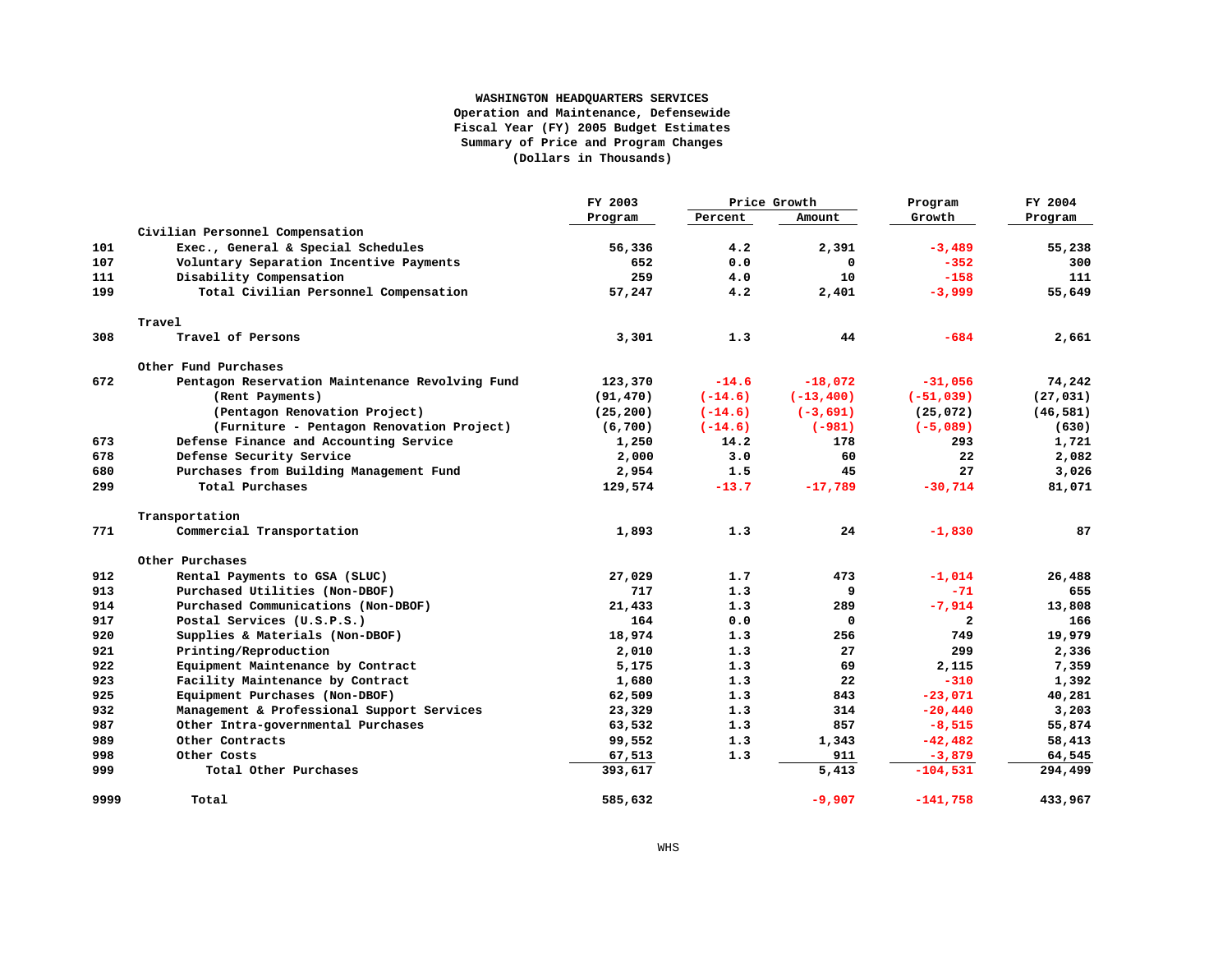#### **WASHINGTON HEADQUARTERS SERVICES Operation and Maintenance, Defensewide Fiscal Year (FY) 2005 Budget Estimates Summary of Price and Program Changes (Dollars in Thousands)**

|      |                                                 | FY 2004   |         | Price Growth | Program      | FY 2005   |
|------|-------------------------------------------------|-----------|---------|--------------|--------------|-----------|
|      |                                                 | Program   | Percent | Amount       | Growth       | Program   |
|      | Civilian Personnel Compensation                 |           |         |              |              |           |
| 101  | Exec., General & Special Schedules              | 55,238    | 2.3     | 1,272        | $-250$       | 56,260    |
| 107  | Voluntary Separation Incentive Payments         | 300       | 0.0     | 0            | 0            | 300       |
| 111  | Disability Compensation                         | 111       | 3.3     | 4            | 0            | 115       |
| 199  | Total Civilian Personnel Compensation           | 55,649    | 2.3     | 1,276        | $-250$       | 56,675    |
|      | Travel                                          |           |         |              |              |           |
| 308  | Travel of Persons                               | 2,661     | 1.5     | 41           | $-312$       | 2,390     |
|      | Other Fund Purchases                            |           |         |              |              |           |
| 672  | Pentagon Reservation Maintenance Revolving Fund | 74,242    | 27.0    | 20,082       | $-2,128$     | 92,196    |
|      | (Rent Payments)                                 | (27, 031) | 27.0    | (7, 303)     | (26, 215)    | (60, 549) |
|      | (Pentagon Renovation Project)                   | (46, 581) | 27.0    | (12,600)     | $(-28, 584)$ | (30, 597) |
|      | (Furniture - Pentagon Renovation Project)       | (630)     | 27.0    | (179)        | (241)        | (1,050)   |
| 673  | Defense Finance and Accounting Service          | 1,721     | 4.3     | 74           | $-227$       | 1,568     |
| 678  | Defense Security Service                        | 2,082     | 0.0     | 0            | 37           | 2,119     |
| 680  | Purchases from Building Management Fund         | 3,026     | 1.6     | 49           | 183          | 3,258     |
| 299  | Total Purchases                                 | 81,071    | 24.9    | 20,205       | $-2,135$     | 99,141    |
|      | Transportation                                  |           |         |              |              |           |
| 771  | Commercial Transportation                       | 87        | 1.1     | 1            | 0            | 88        |
|      | Other Purchases                                 |           |         |              |              |           |
| 912  | Rental Payments to GSA (SLUC)                   | 26,488    | 1.5     | 410          | 70           | 26,968    |
| 913  | Purchased Utilities (Non-DBOF)                  | 655       | 1.4     | 9            | $\mathbf 0$  | 664       |
| 914  | Purchased Communications (Non-DBOF)             | 13,808    | 1.4     | 200          | $\mathbf 0$  | 14,008    |
| 917  | Postal Services (U.S.P.S.)                      | 166       | 0.0     | 0            | 0            | 166       |
| 920  | Supplies & Materials (Non-DBOF)                 | 19,979    | 1.4     | 289          | $\Omega$     | 20,268    |
| 921  | Printing/Reproduction                           | 2,336     | 1.4     | 33           | $-428$       | 1,941     |
| 922  | Equipment Maintenance by Contract               | 7,359     | 1.4     | 106          | $-705$       | 6,760     |
| 923  | Facility Maintenance by Contract                | 1,392     | 1.4     | 20           | 0            | 1,412     |
| 925  | Equipment Purchases (Non-DBOF)                  | 40,281    | 1.4     | 584          | $-6,088$     | 34,777    |
| 932  | Management & Professional Support Services      | 3,203     | 1.4     | 46           | $-92$        | 3,157     |
| 987  | Other Intra-governmental Purchases              | 55,874    | 1.4     | 810          | $-7,893$     | 48,791    |
| 989  | Other Contracts                                 | 58,413    | 1.4     | 846          | 19,388       | 78,647    |
| 998  | Other Costs                                     | 64,545    | 1.4     | 935          | $-14, 167$   | 51,313    |
| 999  | Total Other Purchases                           | 294,499   |         | 4,288        | $-9,915$     | 288,872   |
| 9999 | Total                                           | 433,967   |         | 25,811       | $-12,612$    | 447,166   |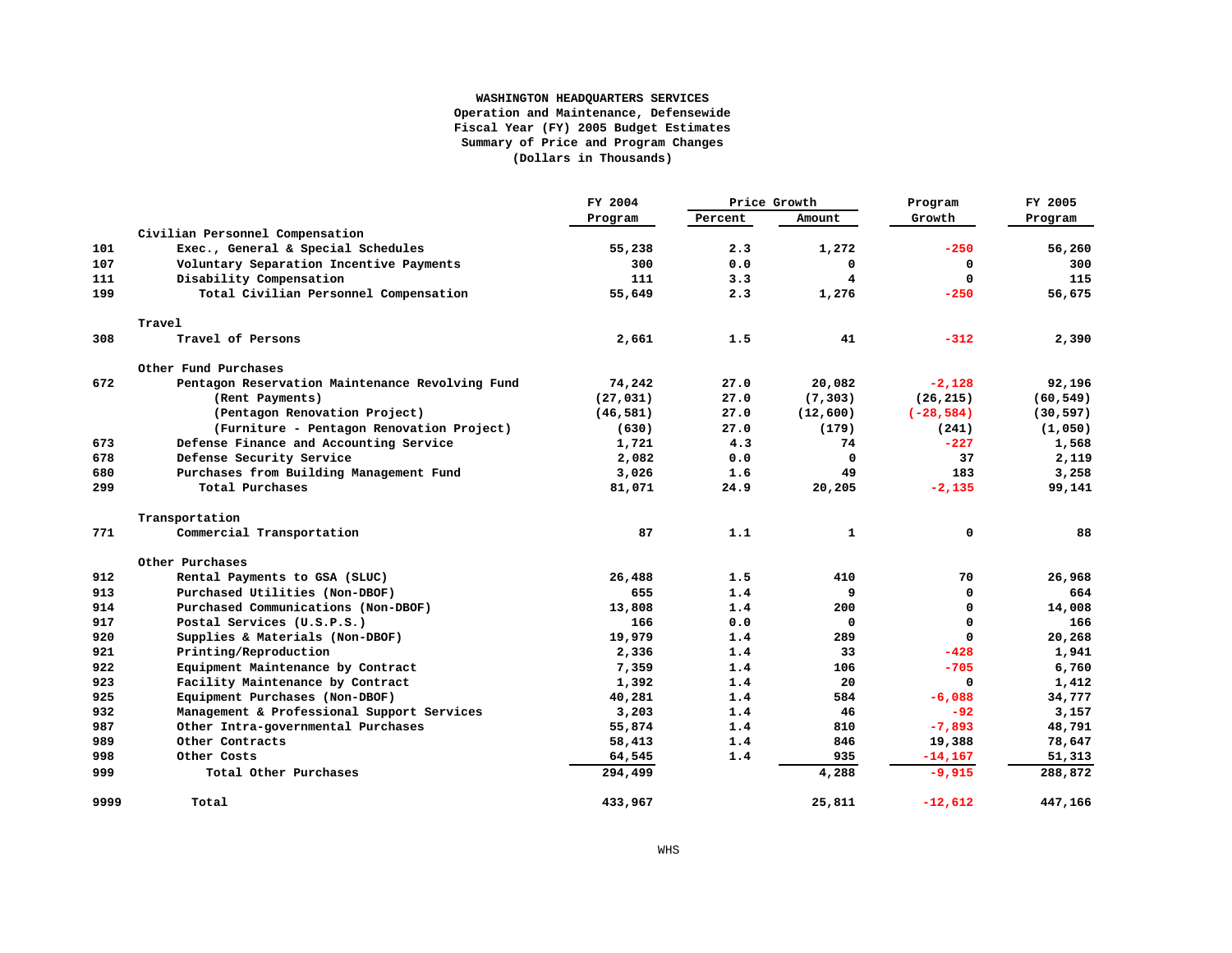#### **I. Description of Operations Financed:**

a. The Washington Headquarters Services (WHS) was established under Title 10, United States Code, on October 1, 1977 as a Department of Defense (DoD) Field Activity to provide operational support to specified DoD activities in the National Capital Region. In general, the Core Operational Support Activities of the organization represents a consolidation of functions which provides a variety of administrative and operational support and services to designated DoD activities which are not authorized their own support capability. WHS enables support functions to be centralized for maximum efficiency and control, by assuming the responsibility of planning, managing and administering the following functions:

(1) Administrative support of the Office of the Secretary of Defense (OSD), certain DoD Field Activities, and other specified Defense activities, including budgeting and accounting, civilian and military personnel management, office services, personnel and information security, correspondence and cables management, directives and records management, travel, and other such administrative services.

(2) Information Technology (IT) resources in support of the decision and policymaking processes of the sixteen organizational components of the Office of the Secretary of Defense and the Washington Headquarters Services. Develops information management strategies and programs; acquires services and systems to support the programs; and, manages those services and systems over their life cycles.

(3) Real Property management services for the Pentagon Reservation and other DoDoccupied, General Services Administration (GSA)-controlled administrative space in the NCR and DoD common support facilities, including office space, law enforcement, environmental safety and health, maintenance, repair and alteration of assigned buildings, custodial services, physical security, and building administration.

(4) Common office services, including printing, graphics, contracting, procurement of supplies and equipment, communications, concessions, and other support services.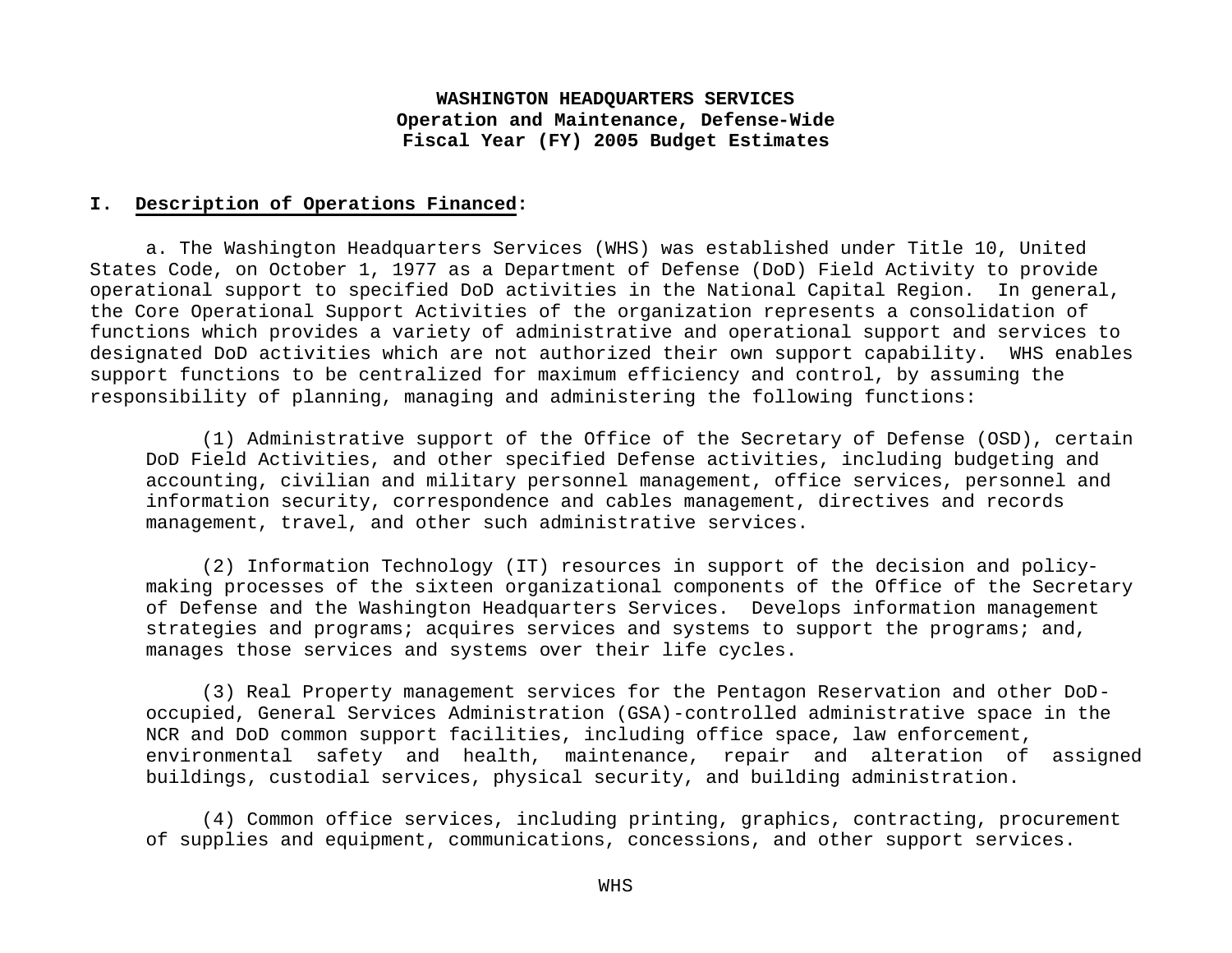(5) Administration and oversight for the implementation of the Defense Privacy Program within the Department of Defense, which includes providing management, guidance, and assistance to DoD Components to avoid conflicts of policy or procedures.

#### **I. Description of Operations Financed (Continued):**

(6) Administration of the Freedom of Information Act Program through timely compliance with its policies, consistent with the Department's responsibility to ensure national security. Conducts security review consistent with Executive Order 12958, and current Department directives, of all material prepared by military and civilian employees, contractors, and sources outside the Department of Defense submitted for such reviews.

b. WHS also programs and funds Defense Programs, including:

(1) The Project Management Office (PMO) for the Defense Travel System (DTS) which was established to provide procurement management and system fielding support of DTS worldwide. The is the standard DoD business travel services system that combines reengineered travel policies and procedures with the best industry practices and technology. The DTS provides full travel management support from arranging for travel and approving travel authorizations, to processing reimbursement vouchers following travel and maintaining appropriate government records. The DTS is a fully electronic process that leverages technology to speed the coordination of travel, incorporates a digital signature capability, and embraces standard industry electronic procedures.

(2) The DoD Public Key Infrastructure (PKI) effort, which is a critical element in achieving a security Information Assurance (IA) posture for the Defense Information Infrastructure (DII).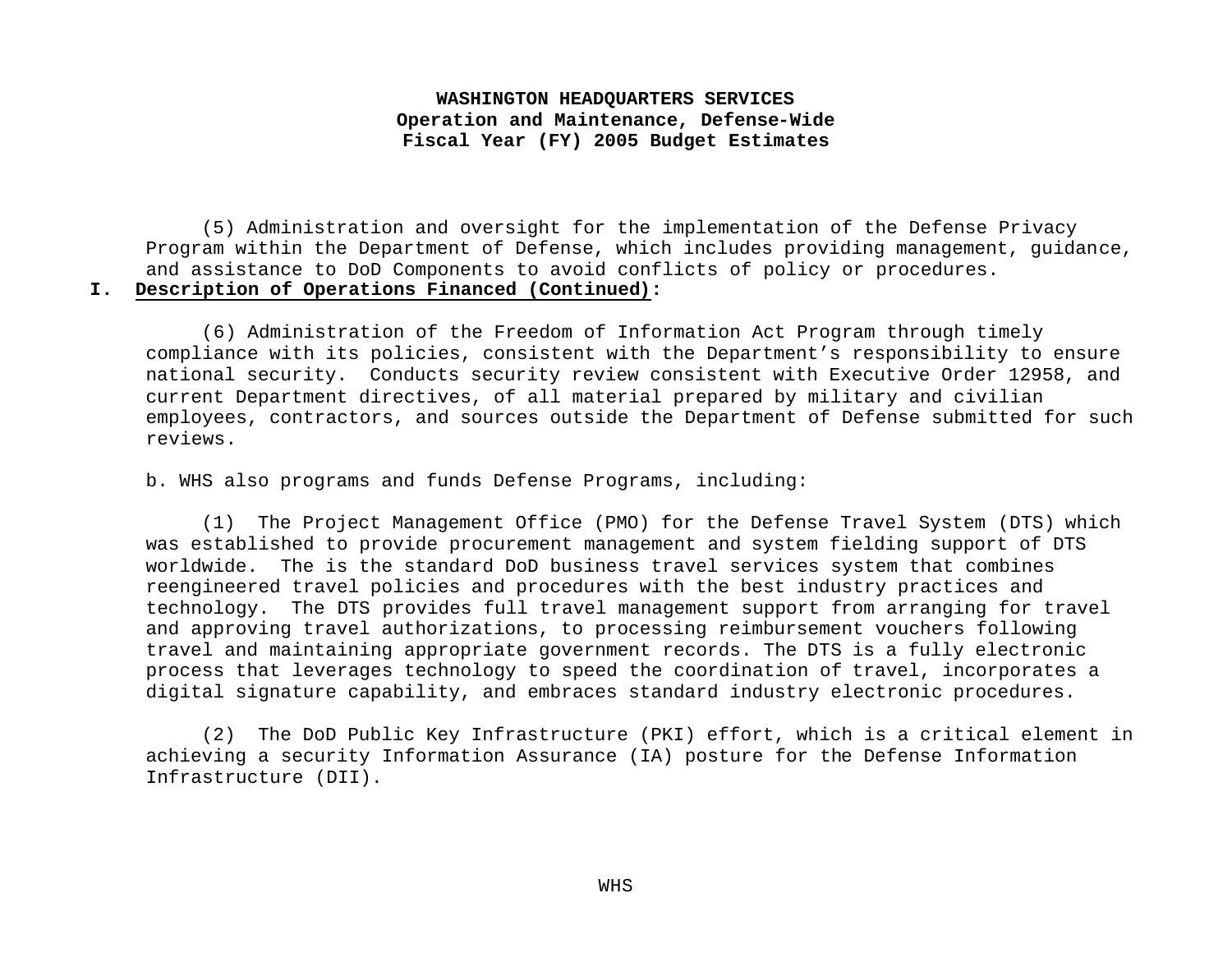(3) Other Defense support includes the DoD Commissions, Panels, Boards and Task Forces Program, the Federal Executive Boards Program, and the Defense Continuity Integration Network - Pentagon Continuity Information System.

c. The Washington Headquarters Services (WHS) Core Operational Support Activities finances the following functions/missions:

(1) Program, budget and accounting: Formulates, presents, and executes the Program Objective Memoranda, President's Budgets, and Future Years Defense Programs for the OSD, WHS, and certain DoD Field Activities. It also administers the Official Representation **I. Description of Operations Financed (Continued):**

Program for the OSD, including the development of policies for use of these funds; for DoD officials, military and civilian employees, consultants and experts, and others authorized to travel on official business at Government expense under the auspices of OSD. Provides information system technology and management; installation level accounting support for appropriations allocated or allotted to OSD and WHS; and develops, establishes and administers control procedures for apportionment and allocations at the intermediate level for OSD. WHS also develops, implements and assists the accounting and reporting systems for the DoD Trust Funds and appropriation level reporting for OSD; manages the Treasury Index 97 (Defense-Wide) debt collection and cash management programs, and the OSD Government Travel Card Program.

(2) Correspondence and Communications: Provides administrative support to the immediate offices of the Secretary and Deputy Secretary of Defense and their principal assistants. Ensures an orderly flow of time-sensitive correspondence, cable traffic, and intelligence items for consideration, moving between the President, members of his cabinet and congress, and senior officials throughout the government and numerous foreign countries. Manages the DoD Directives System; implements records management for all OSD functional elements, systematic declassification, historical research programs, and administers the Freedom of Information Act (FOIA) Program to ensure compliance with policies and procedures that govern the program. Also serves as the proponent for the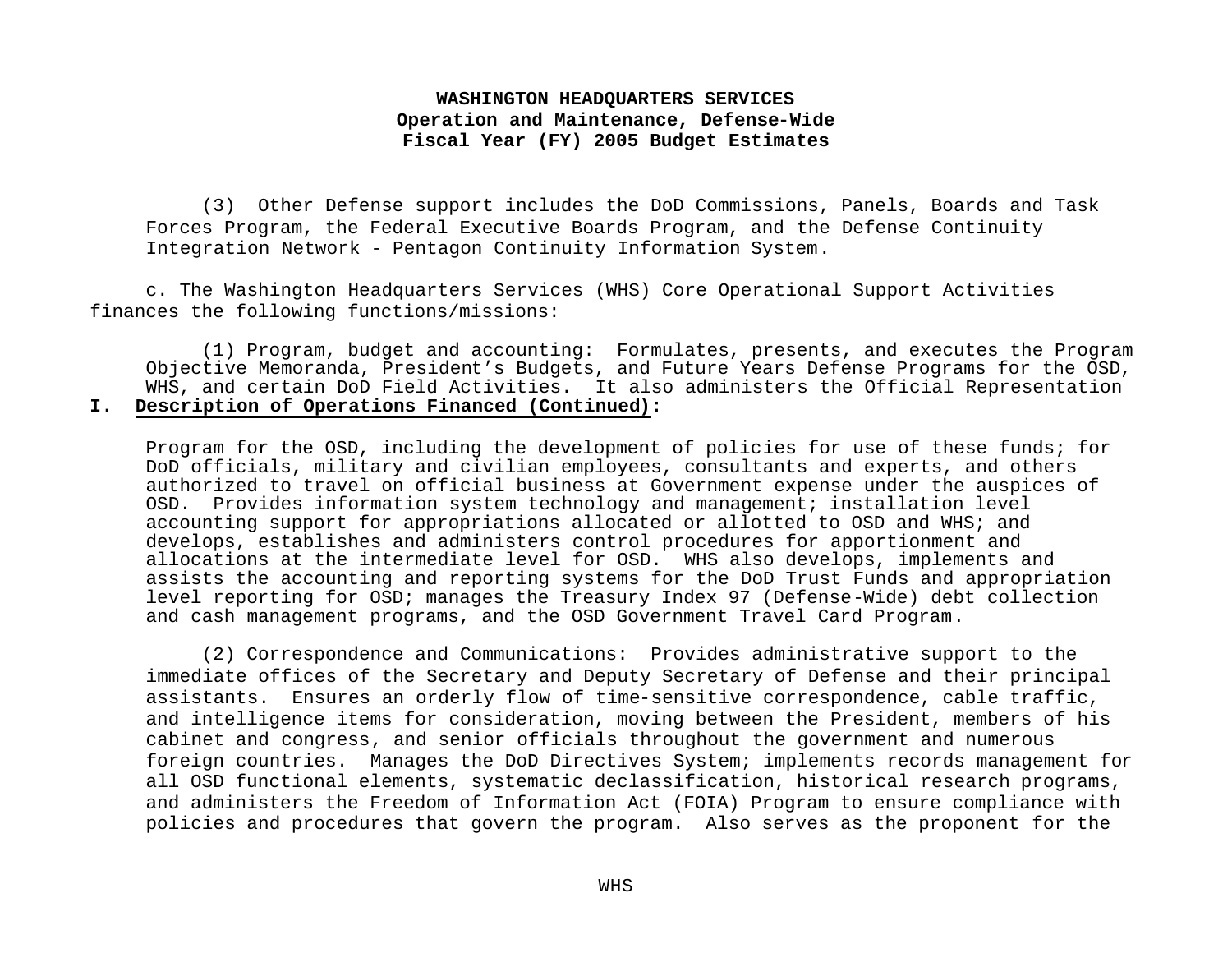Department's regulation and other discretionary instructions and guidance to ensure timely and reasonable uniform implementation of the FOIA. Internally administers the IA Program for the Office of the Secretary of Defense, the Chairman of the Joint Chiefs of Staff and the Combatant Commands. In so doing, promotes public trust by making the maximum amount of information available to the public, consistent with the Department's responsibility to ensure national security.

(3) Personnel and personnel security: Provides personnel, security, training and equal employment opportunity (EEO) services for military and civilian personnel assigned to the Office of the Secretary of Defense and a variety of DoD Field Activities, Defense Agencies, Military Departments, the White House, the National Security Council and the Congress. This includes a National Capital Region Human Resource Service Center which provides consolidated personnel services for participating DoD agencies, to include **I. Description of Operations Financed (Continued):**

administration for various automation initiatives, and numerous services to on-site personnel offices.

(4) Facilities and operational services: Provides administrative and operational support to specified DoD activities in the National Capital Region (NCR), including space management, law enforcement, maintenance, repair and alteration of assigned buildings, custodial, physical security, building administration, graphics services, acquisition, property management, safety, environmental management, and other support services. Also directs, coordinates and administers the Pentagon Renovation Program for the development of strategic and facility plans to meet the long-range administrative space needs for the DoD in the NCR and a capital improvement program for the Pentagon Reservation. WHS also provides for the Management of DoD-occupied, General Services Administration-controlled administrative space in the NCR and DoD common support facilities includes office space, concessions, layout design and other related building administrative functions.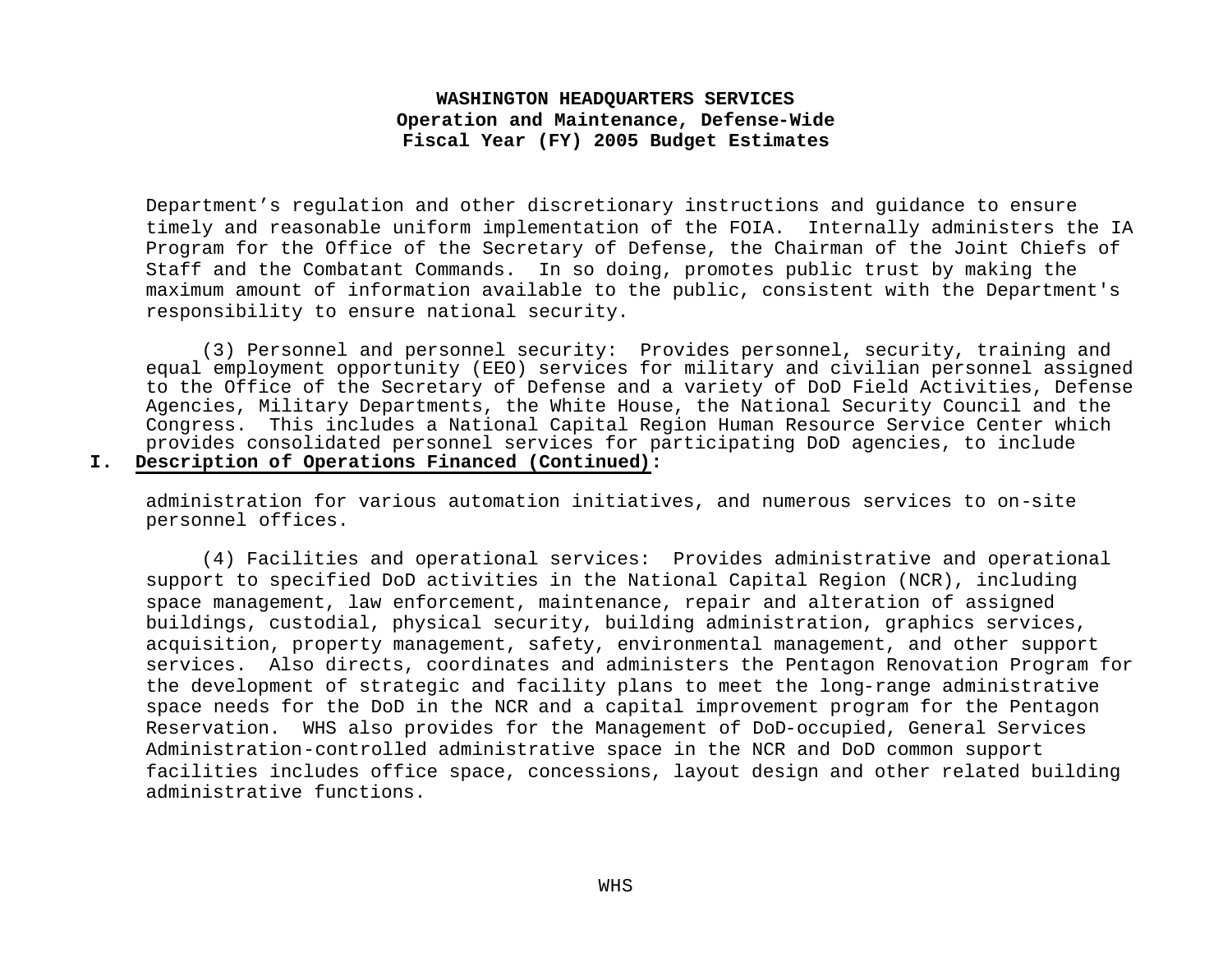(5) Provides information technology resources for approximately 12,000 IT seats, including networked personal computers, stand alone personal computers and laptops in WHS and the sixteen organizational components of OSD. Special emphasis is placed on continuing to develop, implement, and control enterprise-wide common applications and systems resulting in efficient, cost-effective and interoperable IT solutions for the OSD and WHS organizations. Also, special emphasis is placed on establishing and managing an effective and accredited security architecture that protects the IT from the full spectrum of cyber threats. The IT program funds the acquisition of hardware, software and operational services, such as, help desks, network management, system administration services, software licenses, hardware and software maintenance, and facilities maintenance.

(6) Individual privacy: Serves as the focal point for the coordination of Privacy Act matters with the Defense Privacy Board; the Defense Privacy Board Legal Committee; the Office of Management and Budget; the General Accounting Office; the Office of the Federal Register, in conjunction with the OSD Federal Register Liaison Officer; and other Federal agencies as required. Supervises the implementation of the right to Financial Privacy Act, and any other legislation that impacts directly on individual privacy.

**I. Description of Operations Financed (Continued):**

Coordinates on all personnel policies that may affect the Department's Privacy Program, and ensures that training programs are established for those whose duties involve design, development, operation and maintenance of any system of records.

(7) Miscellaneous activities: Provides such services as mess stewards and receptionists in support of the Secretary and Deputy Secretary of Defense and their senior staff.

 d. The Defense-wide Programs included in the Washington Headquarters Services account consist of the fiscal and manpower resources assigned to the following recurring and nonrecurring functions: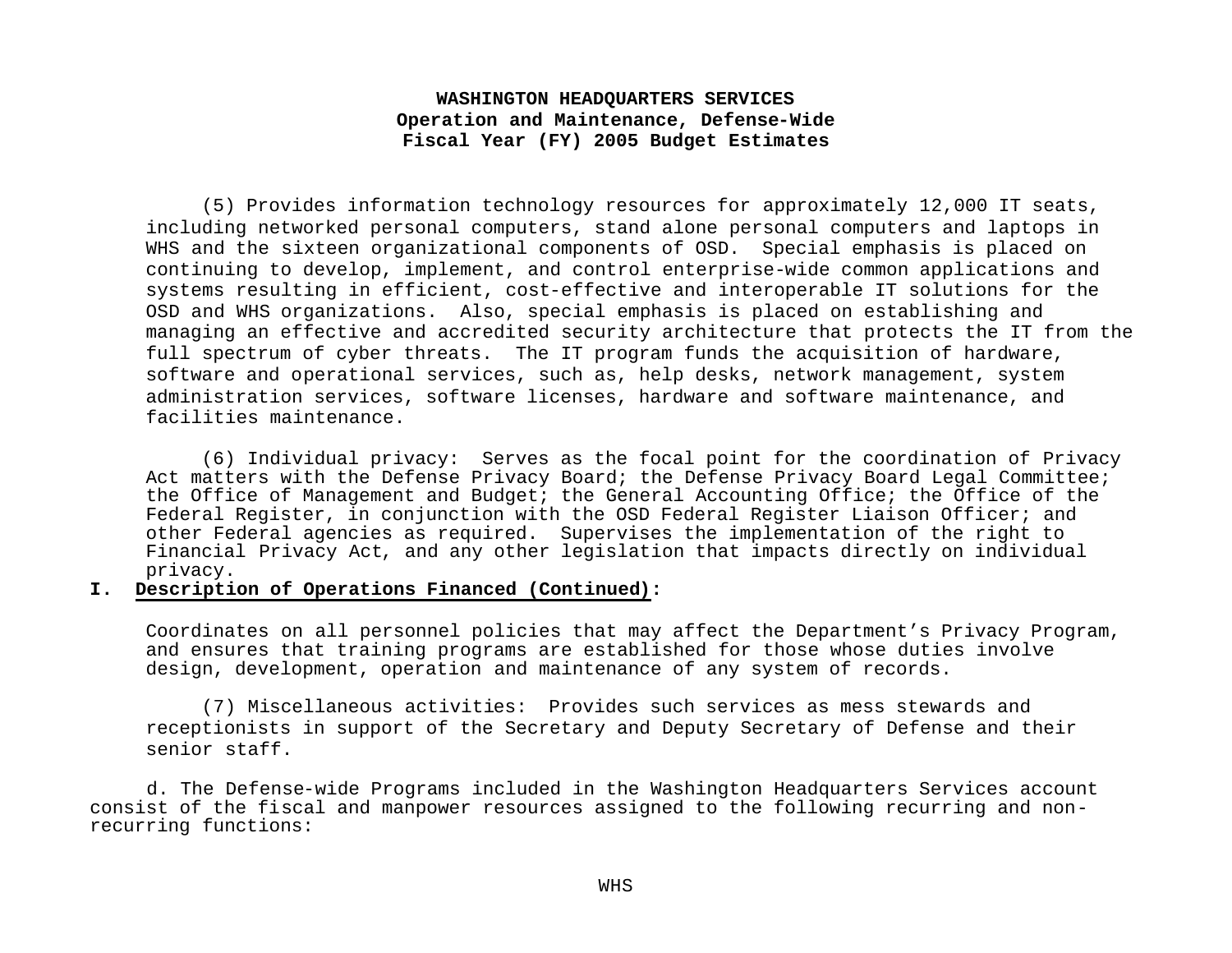(1) The Defense Travel System and Project Management Office (PMO) operations, system deployment, system training, records management and operations maintenance.

(2) The Pentagon Renovation Project, which provides for payments to the Pentagon Reservation Maintenance Revolving Fund (PRMRF) to fund the multi-year construction project, based on the combined Office of the Secretary of Defense/Washington Headquarters Services total occupancy.

(3) The DoD Public Key Infrastructure (PKI) initiative, which provides funding for the implementation of DoD PKI policy.

(4) Other Defense programs provide non-recurring funding to various activities assigned by the OSD as Executive Agents for the management of key Defense, Governmentwide and international programs. Recurring resources are also provided to support the short-term DoD Commissions and Panels, and the Department's reimbursement for the administrative and personnel costs of the regional Federal Executive Boards.

#### **II. Financial Summary (O&M: \$ in Thousands):**

| Activity Groups:<br>Α.                     |         |         |                                 |         |         |
|--------------------------------------------|---------|---------|---------------------------------|---------|---------|
|                                            | FY 2003 | Budget  |                                 | Current | FY 2005 |
|                                            | Actuals | Request | Appropriation Estimate Estimate |         |         |
| 1. Core Operational Support Activities     |         |         |                                 |         |         |
| a. Compensation and Benefits Program       | 54,460  | 54,403  | 54,403                          | 53,421  | 54,563  |
| b. Support Services, Materials & Equipment | 47,831  | 57,367  | 56,443                          | 56,150  | 57,480  |
| c. Information Technology                  | 80,432  | 88,581  | 87,154                          | 89,271  | 82,502  |
| d. Contracts/Support Services              | 43,183  | 42,972  | 42,280                          | 38,861  | 31,805  |
| e. Pentagon Rent                           | 91,470  | 28,089  | 28,089                          | 27,031  | 60,549  |
| f. Pentagon Renovation Project             | 25,200  | 46,581  | 46,581                          | 46,581  | 30,597  |
| q. Pentagon Renovation Furniture           | 6,700   | 630     | 630                             | 630     | 1,050   |
| h. Building Management Fund                | 2,954   | 3,026   | 3,026                           | 3.026   | 3,258   |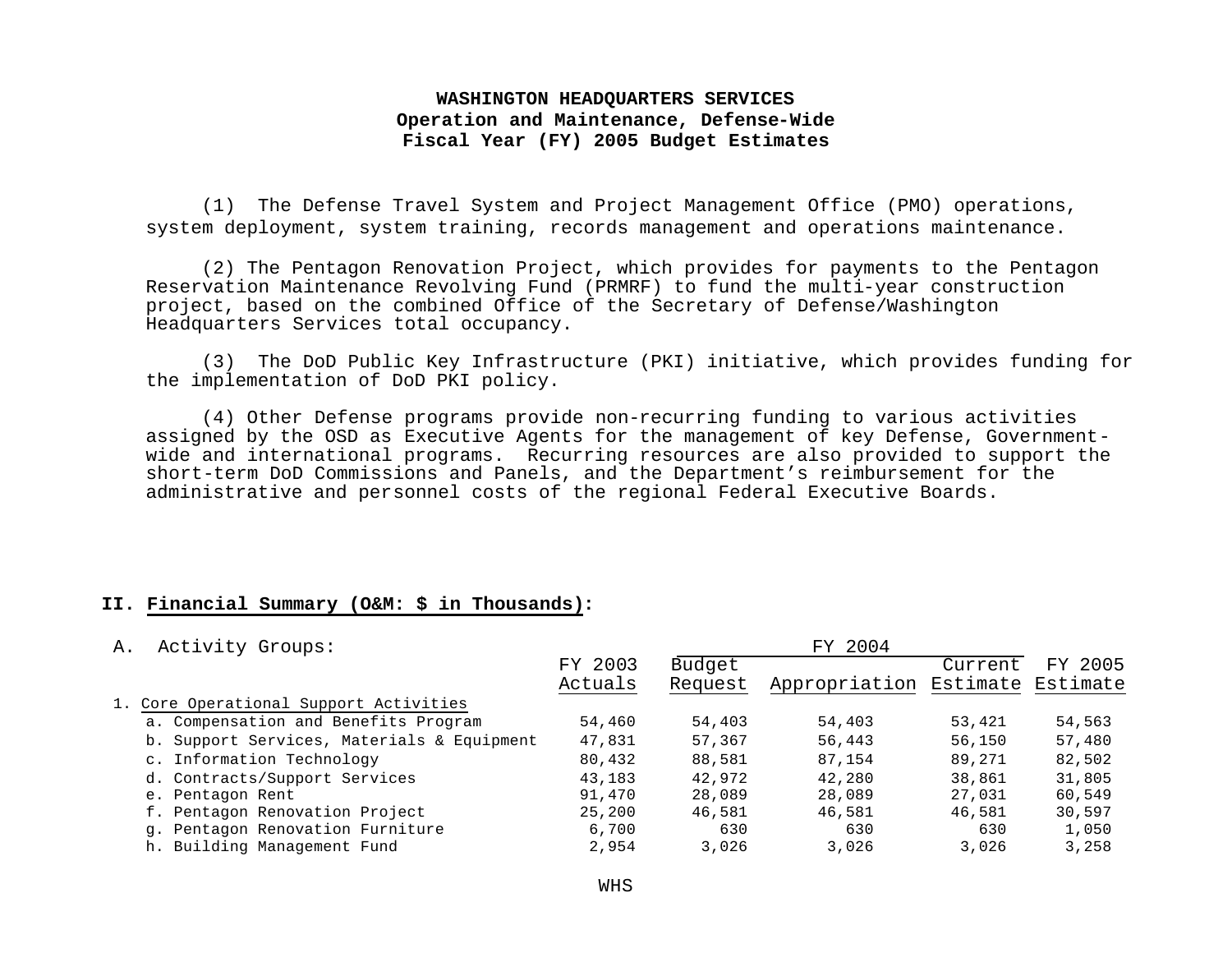| i. GSA Rent                                                                                                              | 26,945      | 25,888   | 25,888      | 25,888  | 26,518       |
|--------------------------------------------------------------------------------------------------------------------------|-------------|----------|-------------|---------|--------------|
| j. US Mission to NATO                                                                                                    | 2,955       | 3,081    | 3,031       | 3,024   | 3,056        |
| k. OSD/WHS Training Program                                                                                              | 4,166       | 3,696    | 3,636       | 3,614   | 3,673        |
| 1. Travel                                                                                                                | 1,075       | 1,457    | 1,434       | 1,241   | 1,253        |
| Sub-Totals                                                                                                               | 387,371     | 355,771  | 352,595     | 348,738 | 356,304      |
| 2. Defense Programs                                                                                                      |             |          |             |         |              |
| a. Defense Travel System                                                                                                 | 58,240      | 38,426   | 37,806      | 37,718  | 26,356       |
| b. Commissions and Panels                                                                                                | 15,866      | 7,742    | 7,617       | 7,599   | 17,158       |
| c. Federal Executive Boards                                                                                              | 1,073       | 1,111    | 1,111       | 1,111   | 1,155        |
| d. Public Key Infrastructure                                                                                             | 1,869       | 2,450    | 2,411       | 2,405   | 1,342        |
| e. Defense Continuity Integration Network                                                                                | $\Omega$    | $\Omega$ | $-500$      | 30,429  | 44,851       |
| f. Classified (DERF Transfer) Program                                                                                    | 28,000      | 0        |             |         | 0            |
| g. Ofc of Reconstruction/Humanitarian Asst.                                                                              | 93,070      | $\Omega$ |             |         | $\mathbf{0}$ |
| h. Drug Interdiction Program                                                                                             | 143         |          |             |         | 0            |
| Sub-Totals                                                                                                               | 198,261     | 49,729   | 48,445      | 79,262  | 90,862       |
| O&M, Dw Totals                                                                                                           | 585,632     | 405,500  | 401,040     | 428,000 | 447,166      |
| 3. Special Programs<br>a. X-Year Funds (Commissions)                                                                     | $\mathbf 0$ | 0        | $\mathbf 0$ | 5,967   | $\mathbf 0$  |
|                                                                                                                          |             |          |             |         |              |
| Overall Totals<br>$\bullet$ $\pm$ . The final decoderation of the second contract $\epsilon$ . The final decoderation of | 585,632*    | 405,500  | 401,040     | 433,967 | 447,166      |

\* Includes \$103.381 million of supplemental funding.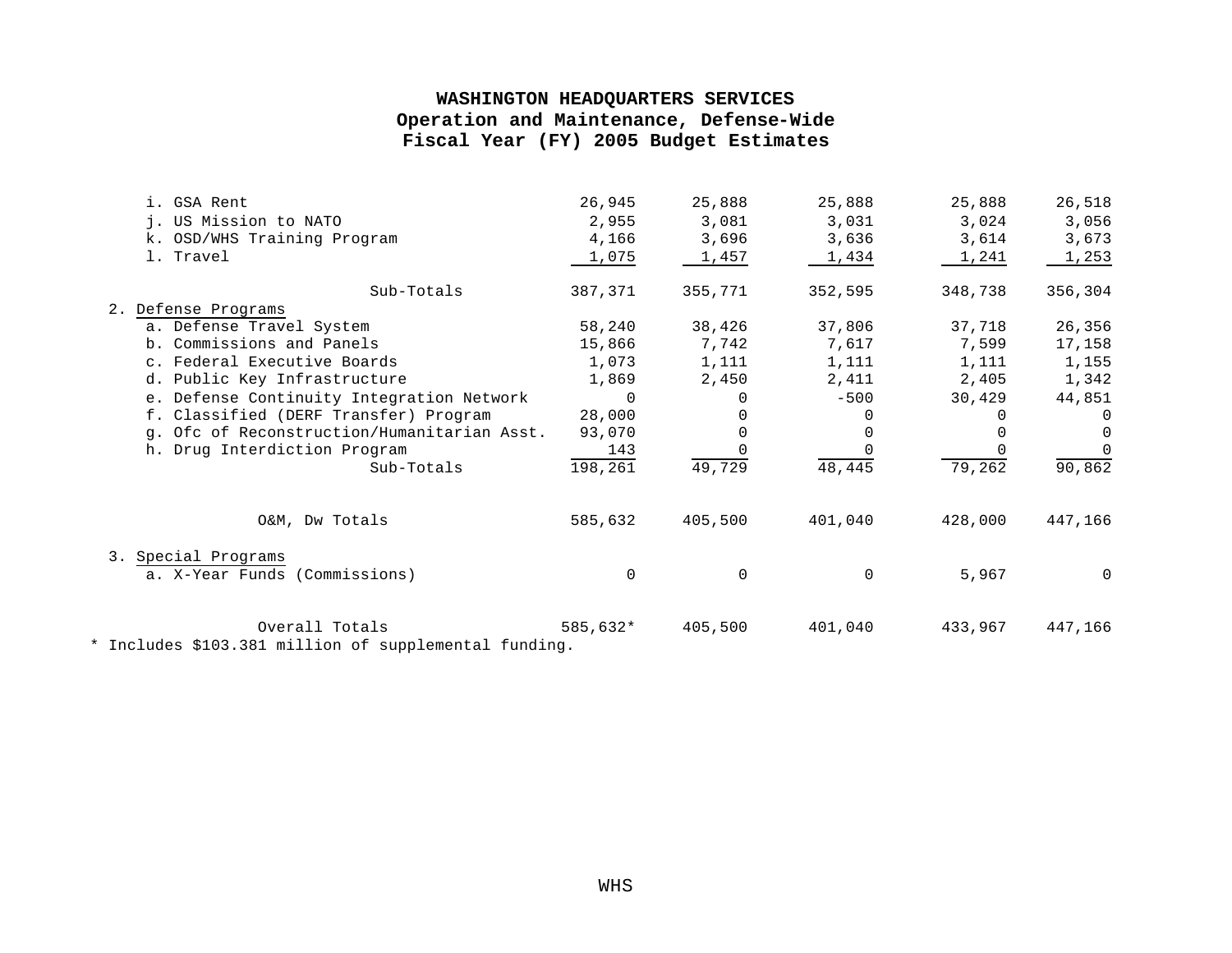#### **II. Financial Summary (O&M: \$ in Thousands) (Continued):**

B. Reconciliation Summary:

|                                                                | Change          | Change          |
|----------------------------------------------------------------|-----------------|-----------------|
|                                                                | FY 2004/FY 2004 | FY 2004/FY 2005 |
| Baseline Funding                                               | 405,500         | 433,967         |
| Congressional Adjustments (Distributed)                        |                 |                 |
| Congressional Adjustments (Undistributed)                      |                 |                 |
| Congressional Adjustments (General Provisions)                 | $-4, 211$       |                 |
| Congressional Earmarks (Billpayer)                             | $-249$          |                 |
| Subtotal Appropriated Amount                                   | 401,040         |                 |
| Price Change                                                   |                 | 25,811          |
| Functional Transfers                                           | 27,850          |                 |
| Program Changes                                                | 5,077           | $-12,612$       |
| Current Estimate                                               | 433,967         | 447,166         |
| C. Reconciliation of Increases and Decreases:                  |                 | BA 4            |
| FY 2004 President's Budget Request                             |                 | 405,500         |
| 1. Congressional Adjustments<br>a. General Provisions          |                 |                 |
| 1) Section 8094: Improvements in Professional Support Services |                 | $-2, 274$       |
| 2) Section 8126: Management Efficiencies                       |                 | $-1,937$        |
| b. Earmarks                                                    |                 |                 |
| 1) Section 8044: Indian Lands Environmental Impact             |                 | $-249$          |
| Total Congressional Adjustments                                |                 | $-4,460$        |
|                                                                |                 |                 |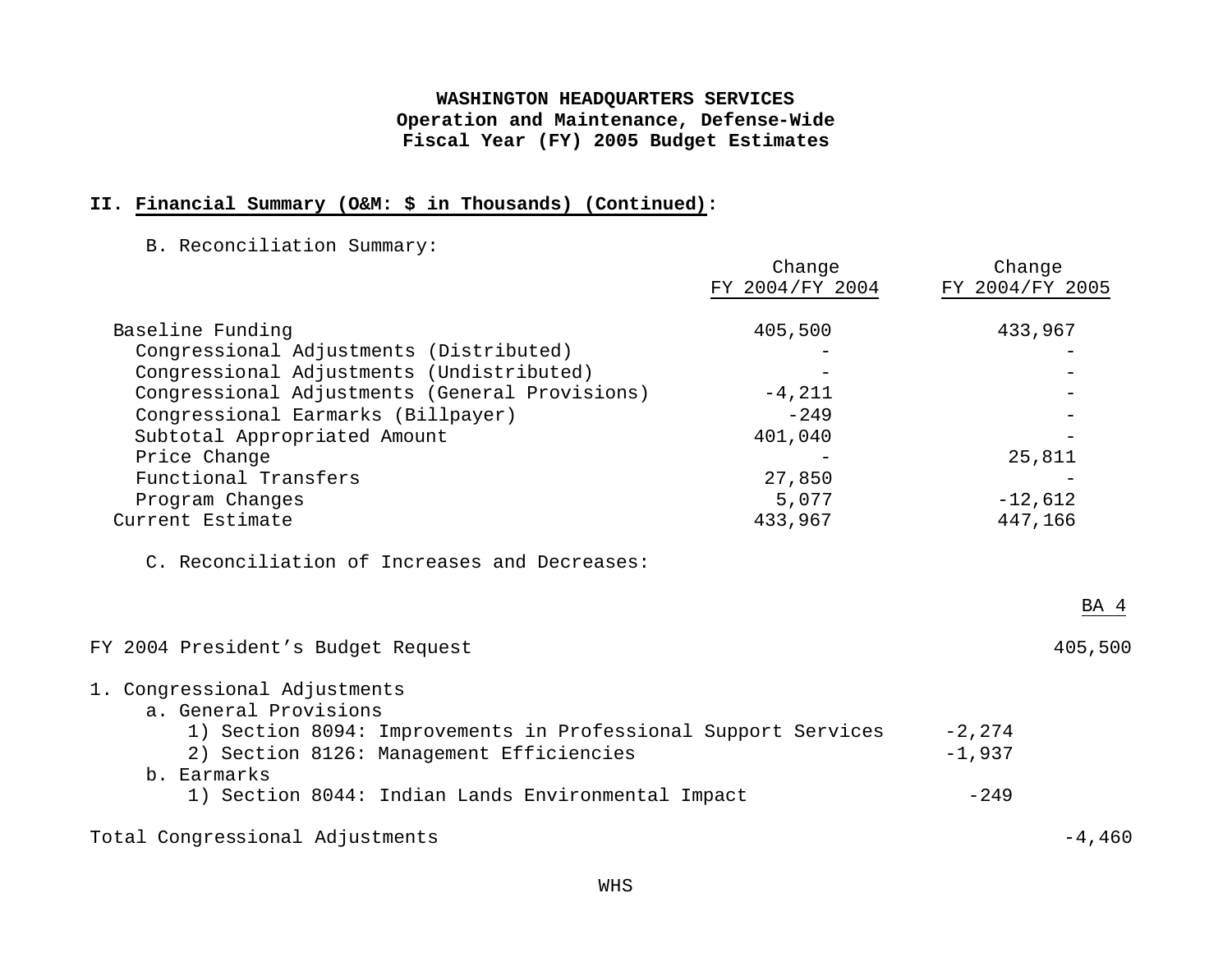#### FY 2004 Appropriated Amount  $401,040$

#### **II. Financial Summary (O&M: \$ in Thousands) (Continued):**

|  |  | 2. Emergency Supplemental |  |
|--|--|---------------------------|--|
|--|--|---------------------------|--|

- a. FY 2004 Emergency Supplemental Appropriations Act (P.L. 108-106)
	- 1) Chemical-Biological-Radiological-Nuclear (CBRN) program equipment, support and initiatives and initiatives and initiatives and initiative state of  $3,376$
	- 2) War related administrative support costs 13,000

#### Total Emergency Supplemental 16,376

#### 3. Fact-of-Life Changes

- a. Functional Transfers
	- 1) Transfers In
		- a) Information Technology Support Costs are transferred from the Office of the Secretary of Defense to offset the contract costs required to replace the support mission previously provided by the Air Force Pentagon Communications Agency (AFPCA) 2,400
		- b) The Defense Continuity Integration Network Pentagon Continuity Information System funding is transferred from the Army to WHS to better align the management responsibility for Site-R within the Department. 31,000
	- 2) Transfers Out
	- a) The Federal Voting Assistance Program is transferred to the Defense Human Resources Activity which is more appropriate, based on the Defense-wide and World-wide missions of this program  $-5,451$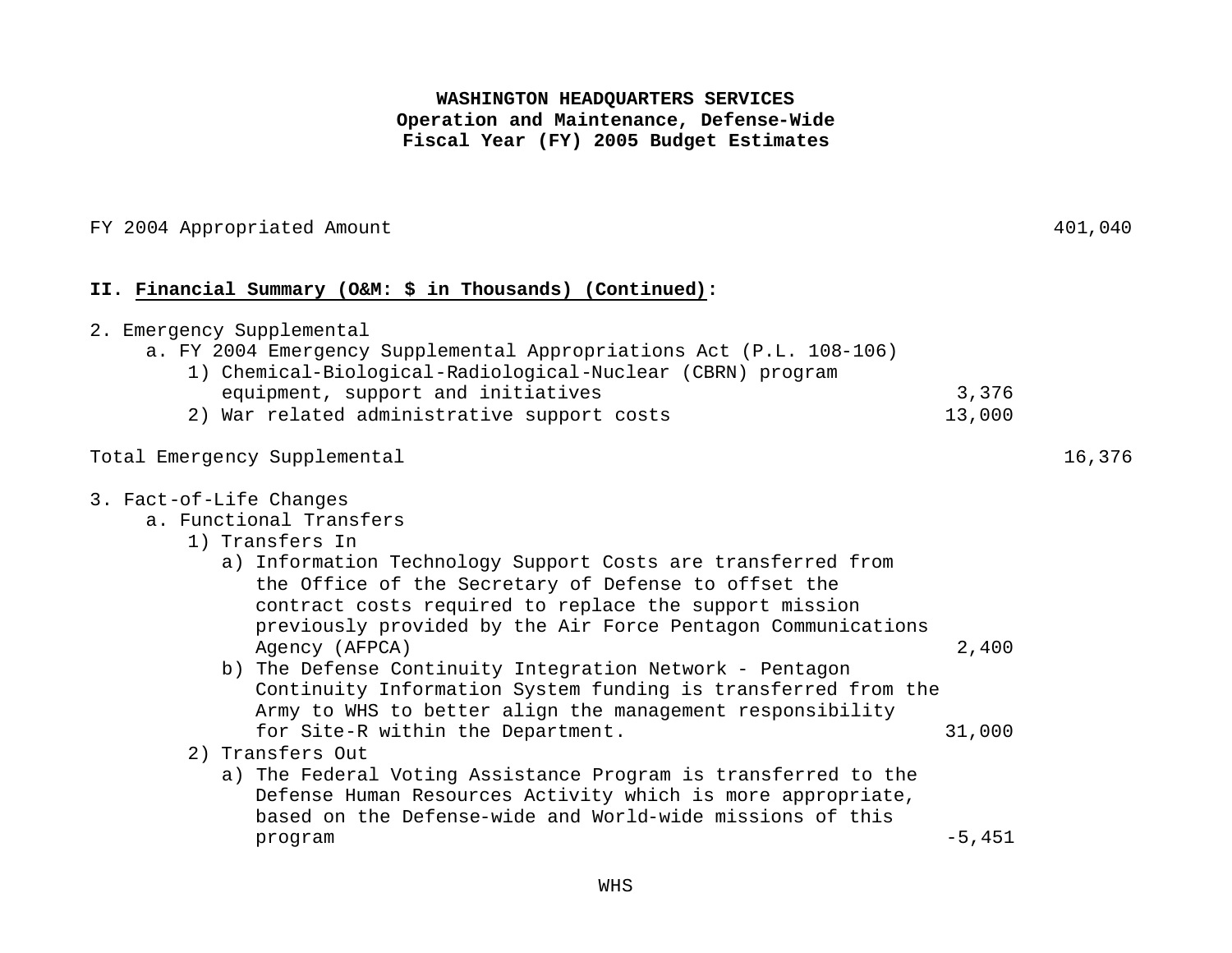b) The support costs associated with the Department Advisory Committee on Women in the Services (DACOWITS) are transferred to the Defense Human Resources Activity based on the functional transfer of the mission from the Office of the Secretary of Defense  $-99$ 

#### Total Transfers 27,850

#### **II. Financial Summary (O&M: \$ in Thousands) (Continued):**

| b. Emergent Requirements<br>1) Program Increase<br>a) One-Time Costs<br>i) Operational support for Multiple-year Commissions and<br>Boards assigned by the President, Congress or the<br>Department        | 5,967  |           |
|------------------------------------------------------------------------------------------------------------------------------------------------------------------------------------------------------------|--------|-----------|
| Total Program Increases                                                                                                                                                                                    |        | 5,967     |
| 2) Program Reductions<br>a) Program Decreases<br>i) Redistribution of funds for the customers of the<br>Pentagon Reservation Maintenance Revolving Fund,<br>based on a redistribution of space adjustments | $-890$ |           |
| Total Program Decreases                                                                                                                                                                                    |        | $-890$    |
| Revised FY 2004 Estimate                                                                                                                                                                                   |        | 450,343   |
| 4. Less: Emergency Supplemental Funding                                                                                                                                                                    |        | $-16,376$ |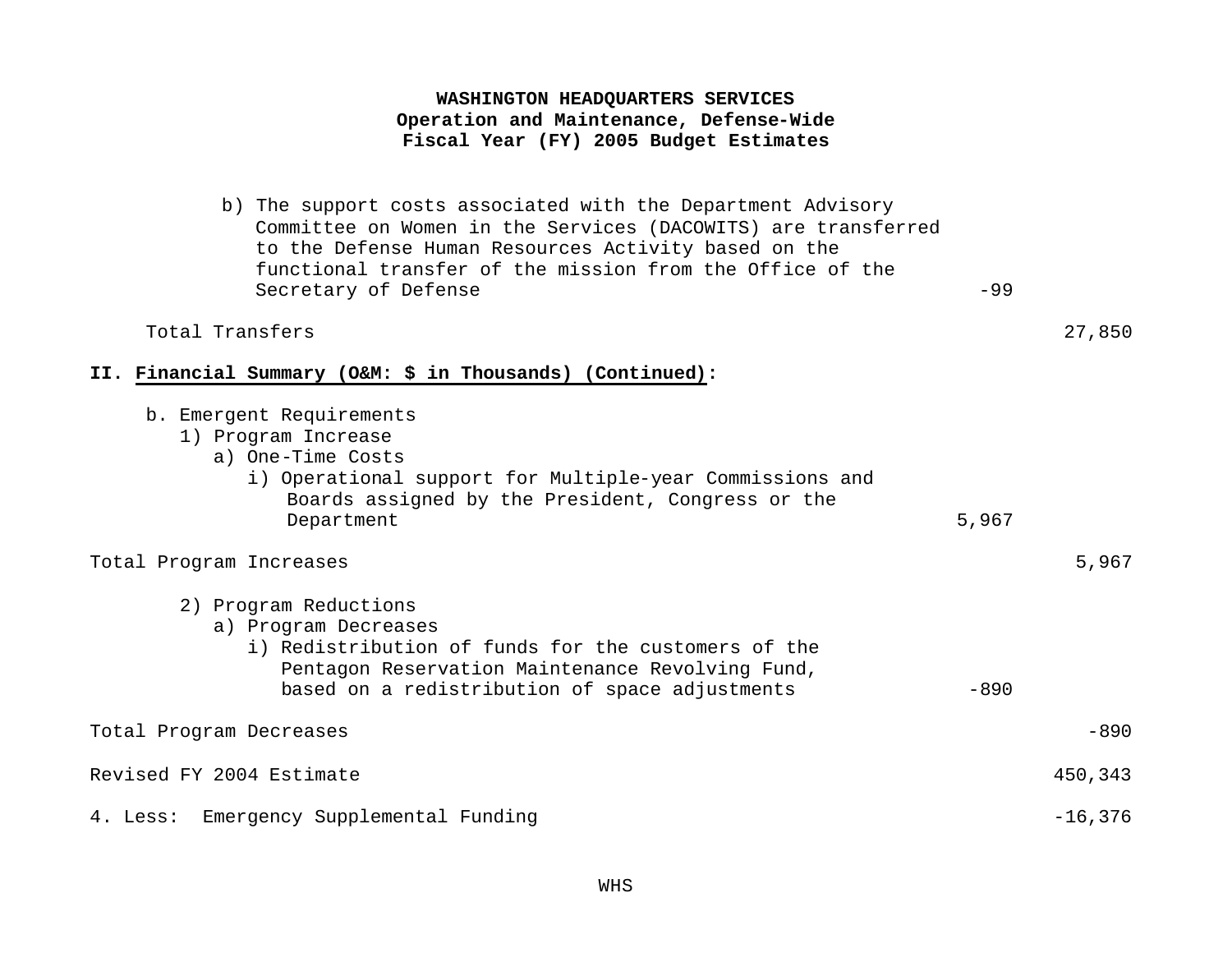| Normalized Current Estimate for FY 2004                                                                                                                                                                                                                                    |          | 433,967  |
|----------------------------------------------------------------------------------------------------------------------------------------------------------------------------------------------------------------------------------------------------------------------------|----------|----------|
| 5. Price Change                                                                                                                                                                                                                                                            |          | 25,811   |
| 6. Functional Transfers<br>a. Transfers In<br>1) The Executive Support Center transfer from the Office of<br>the Secretary of Defense (+2 FTE) to provide one source<br>of communications for the Secretary of Defense and his<br>immediate office                         | 296      |          |
| II. Financial Summary (O&M: \$ in Thousands) (Continued):                                                                                                                                                                                                                  |          |          |
| b. Transfers Out<br>1) WHS support costs for the Office of the Special Assistant<br>for Gulf War Illnesses are transferred to the Defense Health<br>Program/TRICARE Management Activity based on the functional<br>Transfer of the office between those Defense components | $-3,425$ |          |
| Total Transfers                                                                                                                                                                                                                                                            |          | $-3,129$ |
| 7. Program Increases<br>a. One-Time FY 2005 Costs<br>1) Funding to support the FY 2005 Base Relocation and Closure<br>(BRAC) Commission                                                                                                                                    | 10,000   |          |
| b. Program Growth in FY 2005<br>1) The Defense Continuity Integration Network - Pentagon<br>Continuity Information System funding is increased to                                                                                                                          |          |          |
| support the information management plan for Site-R<br>2) Furniture for the Pentagon Renovation Project increases                                                                                                                                                           | 13,597   |          |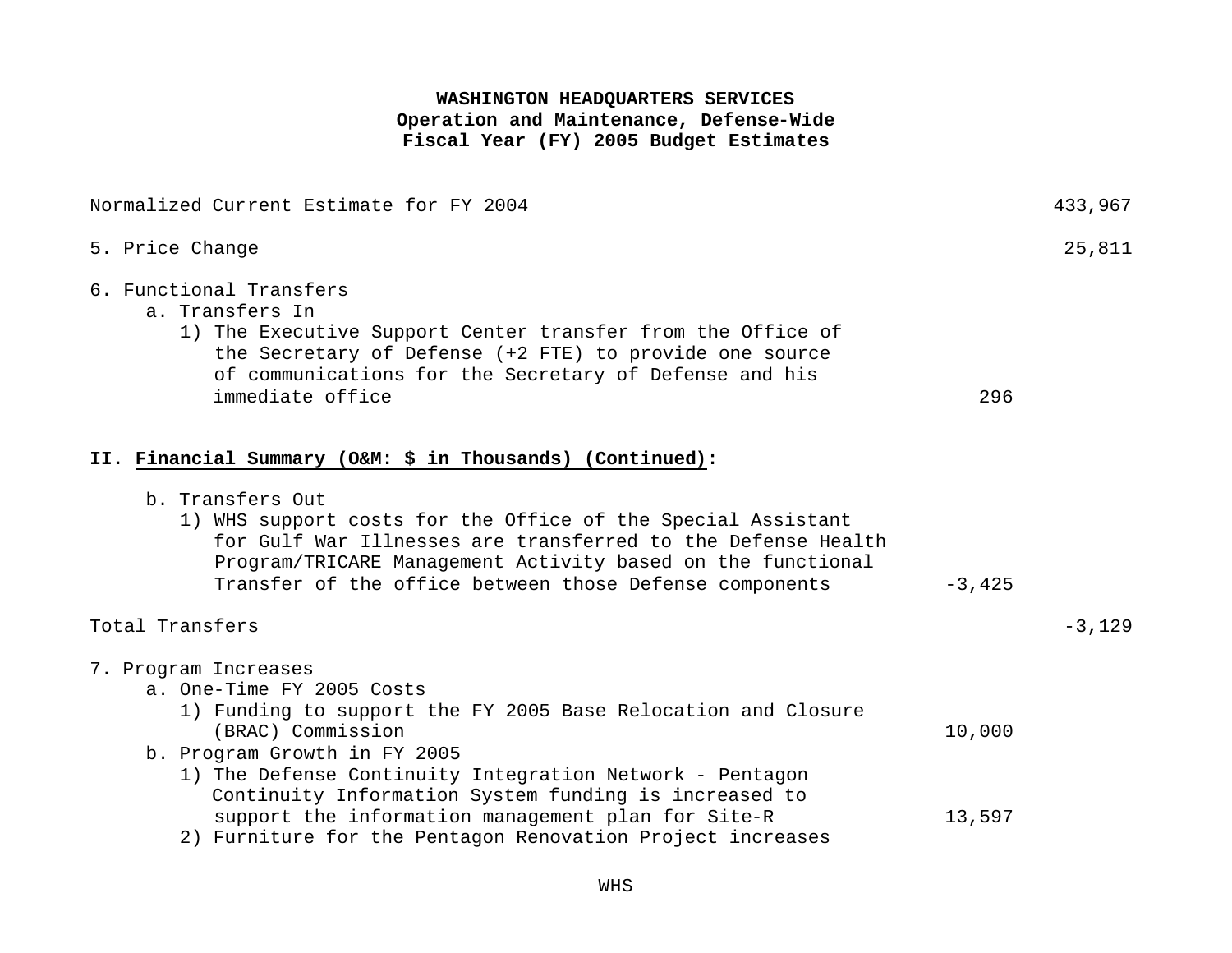| to support the annual plan, which varies significantly<br>from year-to-year, and is charged on a pro-rata basis<br>to all tenants of the Pentagon building<br>3) Pentagon Reservation Maintenance Revolving Fund rent<br>is increased to support the operational requirements<br>of the fund. These costs are charged on a pro-rata | 2.41   |
|-------------------------------------------------------------------------------------------------------------------------------------------------------------------------------------------------------------------------------------------------------------------------------------------------------------------------------------|--------|
| basis to all the customer-tenants of the Pentagon building                                                                                                                                                                                                                                                                          | 26,215 |
| 4) Payments to the Building Maintenance Fund are increased to                                                                                                                                                                                                                                                                       |        |
| reflect space adjustments, and increasing security costs                                                                                                                                                                                                                                                                            | 183    |
| 5) Payments for personnel security investigations are increased                                                                                                                                                                                                                                                                     |        |
| to meet the expected operational requirements for the personnel                                                                                                                                                                                                                                                                     |        |
| assigned to the OSD and WHS                                                                                                                                                                                                                                                                                                         | 37     |
|                                                                                                                                                                                                                                                                                                                                     |        |

#### Total Increases 50,273

#### **II. Financial Summary (O&M: \$ in Thousands) (Continued):**

#### 8. Program Decreases

| a. One-Time FY 2005 Costs                                    |           |  |
|--------------------------------------------------------------|-----------|--|
| 1) Completion of one-time FY 2004 IT initiatives             | $-3,476$  |  |
| 2) Non-recurring X-Year program reduction                    | $-6,045$  |  |
| b. Program Decreases in FY 2005                              |           |  |
| 1) Reduction of equipment maintenance costs associated with  |           |  |
| the procurement of new IT equipment that will be under       |           |  |
| warranty in FY 2005                                          | $-612$    |  |
| 2) The Defense Travel System is decreased as a result of     |           |  |
| the prime contract restructure, and the realignment of       |           |  |
| development, delivery and training requirements              | $-11,854$ |  |
| 3) The Pentagon Renovation Project is reduced to support the |           |  |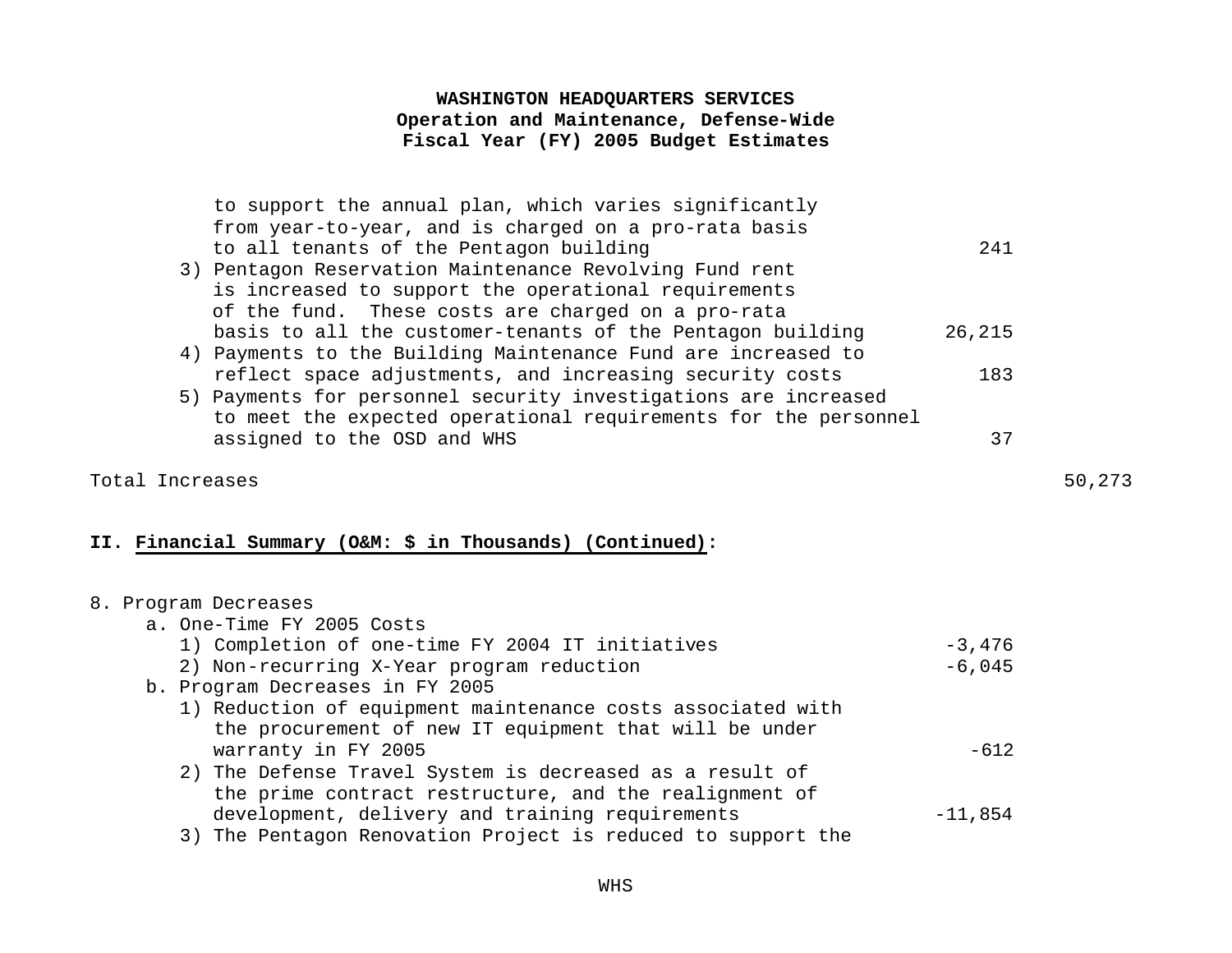|                 | annual plan, which is shared by all the tenants of the           |           |         |
|-----------------|------------------------------------------------------------------|-----------|---------|
|                 | Pentagon building on a pro-rata basis                            | $-28,584$ |         |
|                 | 4) The Public Key Infrastructure Program is reduced to reflect   |           |         |
|                 | the end of the development/deployment of the program, to         |           |         |
|                 | a maintenance status                                             | $-1,094$  |         |
|                 | 5) Reduced payment to DFAS for financial services, based on      |           |         |
|                 | an operational cost adjustment                                   | $-227$    |         |
|                 | 6) Recurring Commissions and Panels is reduced to reflect the    |           |         |
|                 | changing requirements and scheduled completion of missions       | $-540$    |         |
|                 | 7) Reduced demolition and site preparation requirements for      |           |         |
|                 | the Air Force Memorial Foundation Site                           | $-1,733$  |         |
|                 | 8) Reduced requirements for Department's pro-rata share payments |           |         |
|                 | for Government-wide E.Gov projects                               | $-5,591$  |         |
|                 |                                                                  |           |         |
| Total Decreases |                                                                  |           | -59,756 |
|                 |                                                                  |           |         |

#### FY 2005 Budget Request 447,166

#### **III. Performance Criteria and Evaluation Summary:**

Washington Headquarters Services (WHS) is charged with providing administrative and operational support services to the Office of the Secretary of Defense (OSD) and certain Defense Agencies and joint activities which do not have their own administrative support capability. WHS objectives are to provide accurate and responsive support in correspondence control, mail services, records management, directives management, office services support, civilian and military personnel services, security, financial management, and other miscellaneous activities.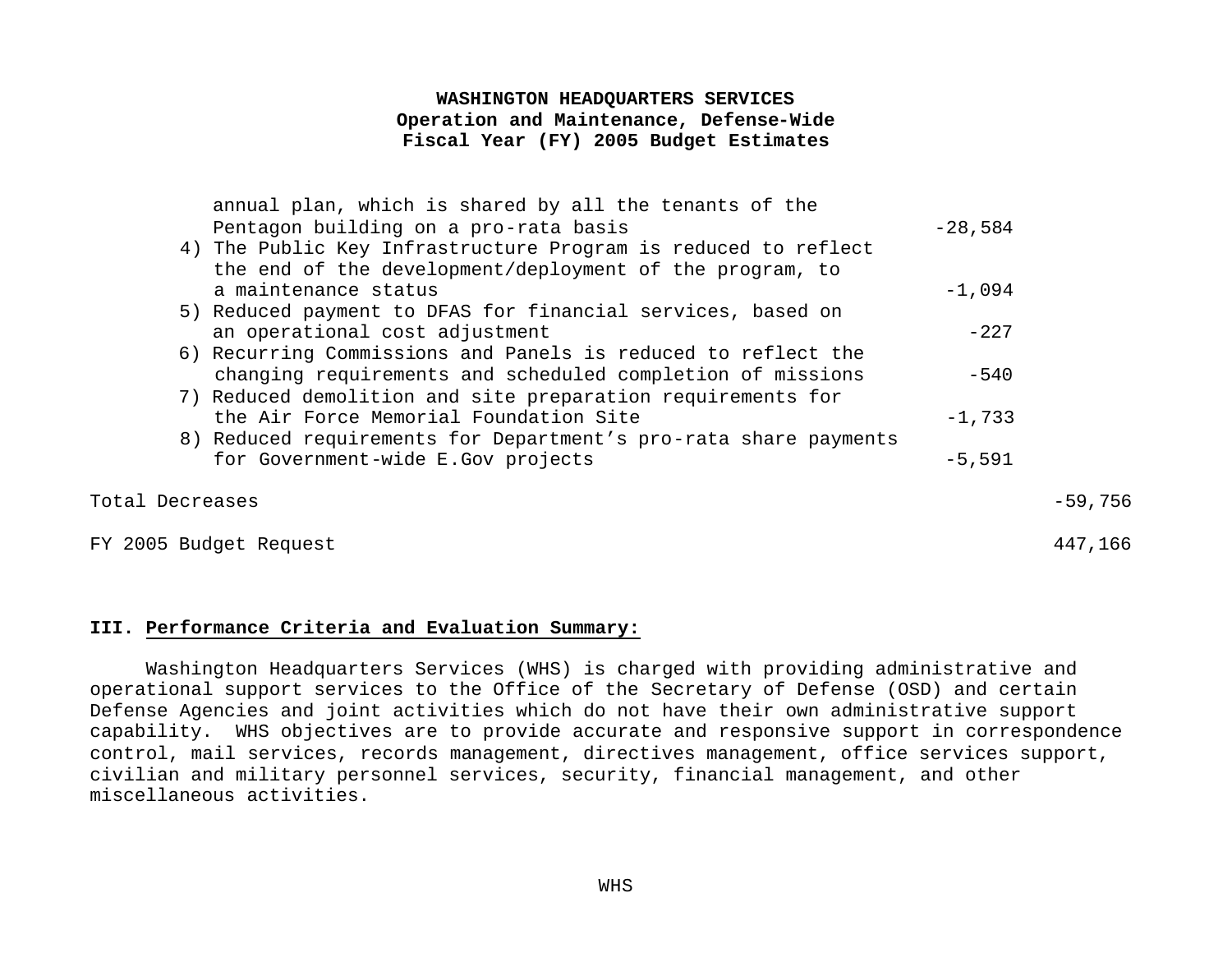In addition to these traditional services, WHS administers data systems in support of the OSD decision and policy making processes, provides automated data processing services, and manages Department of Defense occupied General Services Administration controlled space in common support facilities throughout the National Capital Region.

The following identifies some of the more significant indicators of WHS workload:

#### a. Core Operational Support Activities:

|                                                               | FY 2003   | FY 2004   | FY 2005   |
|---------------------------------------------------------------|-----------|-----------|-----------|
| (1) Program, Budget and Accounting                            |           |           |           |
| Program/Budget Coverage:                                      |           |           |           |
| Appropriation/Funds                                           | 15        | 15        | 15        |
| Installation Accounting:                                      |           |           |           |
| Allotments                                                    | 14        | 14        | 14        |
| Transactions                                                  |           |           |           |
| Direct Program (\$000)                                        | 2,095,049 | 2,200,000 | 2,400,000 |
| Reimbursable Program (\$000)                                  | 1,060,732 | 1,080,000 | 1,100,000 |
| Agency Accounting Reports:                                    | 1,730     | 1,730     | 1,730     |
| (2) Personnel and Personnel Security                          |           |           |           |
| NCR Civilian Personnel receiving                              |           |           |           |
| Security services                                             | 55,193    | 55,193    | 55,193    |
| Personnel serviced by Regional Center                         | 10,454    | 9,794     | 9,794     |
| III. Performance Criteria and Evaluation Summary (Continued): |           |           |           |
|                                                               | FY 2003   | FY 2004   | FY 2005   |
| (3) Individual Privacy                                        |           |           |           |
| $Commonant$ $g$ $unnext$                                      | 1 Q       | 1 Q       | 1 Q       |

| Components supported                    |       |       |       |
|-----------------------------------------|-------|-------|-------|
| Privacy Act System of Records supported | 1,153 | 1,153 | 1,153 |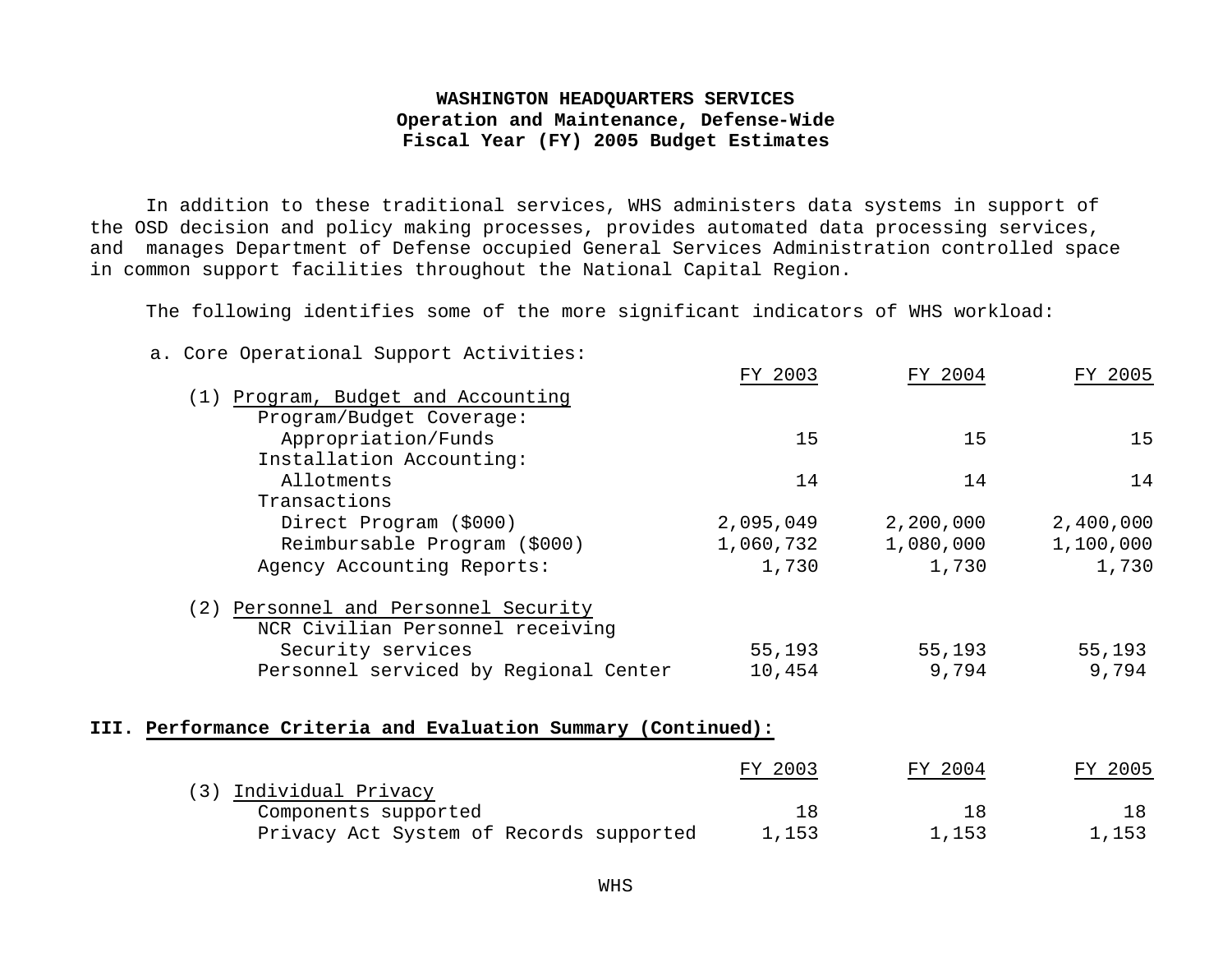| (4) Facilities and Operational Services |           |           |           |
|-----------------------------------------|-----------|-----------|-----------|
| Space Managed (000 square feet)         |           |           |           |
| Pentagon Reservation                    | 4,864     | 4,864     | 4,864     |
| Other                                   | 12,136    | 12,136    | 12,136    |
| Purchase Card                           |           |           |           |
| Number of Transactions                  | 12,156    | 12,363    | 12,573    |
| Value $(5000)$                          | 11,560    | 11,757    | 11,956    |
| Number of Card holders                  | 178       | 181       | 184       |
| Graphic Services                        |           |           |           |
| Number of projects                      | 3,535     | 3,111     | 3,167     |
| Communications                          |           |           |           |
| Number of lines                         | 13,731    | 13,964    | 14,216    |
| Number of Instruments                   | 9,310     | 9,477     | 9,477     |
| Personnel Serviced                      | 4,577     | 4,655     | 4,739     |
| IT Seats (Networked PCs, Stand          |           |           |           |
| Alone PCs, and Laptops)                 | 10,558    | 10,558    | 10,558    |
| OSD & WHS Organizational Components     | 18        | 18        | 18        |
| (5) Correspondence and Communications   |           |           |           |
| Congressional Correspondence            | 6,300     | 6,500     | 6,500     |
| Classified correspondence processed     | 50,000    | 45,000    | 50,000    |
| Unclassified correspondence processed   | 125,000   | 110,000   | 120,000   |
| Cable/Message processing                | 360,000   | 360,000   | 360,000   |
| Mail/Distribution for 43 activities     | 1,300,000 | 1,200,000 | 1,200,000 |

b. Defense-wide Programs: The Defense Travel System: Due to the complex nature of deploying major systems to DoD installations, fielding of DTS will occur in several phases. Phase I will deploy DTS to pilot sites covering four Services and some Defense Agencies that **III. Performance Criteria and Evaluation Summary (Continued):**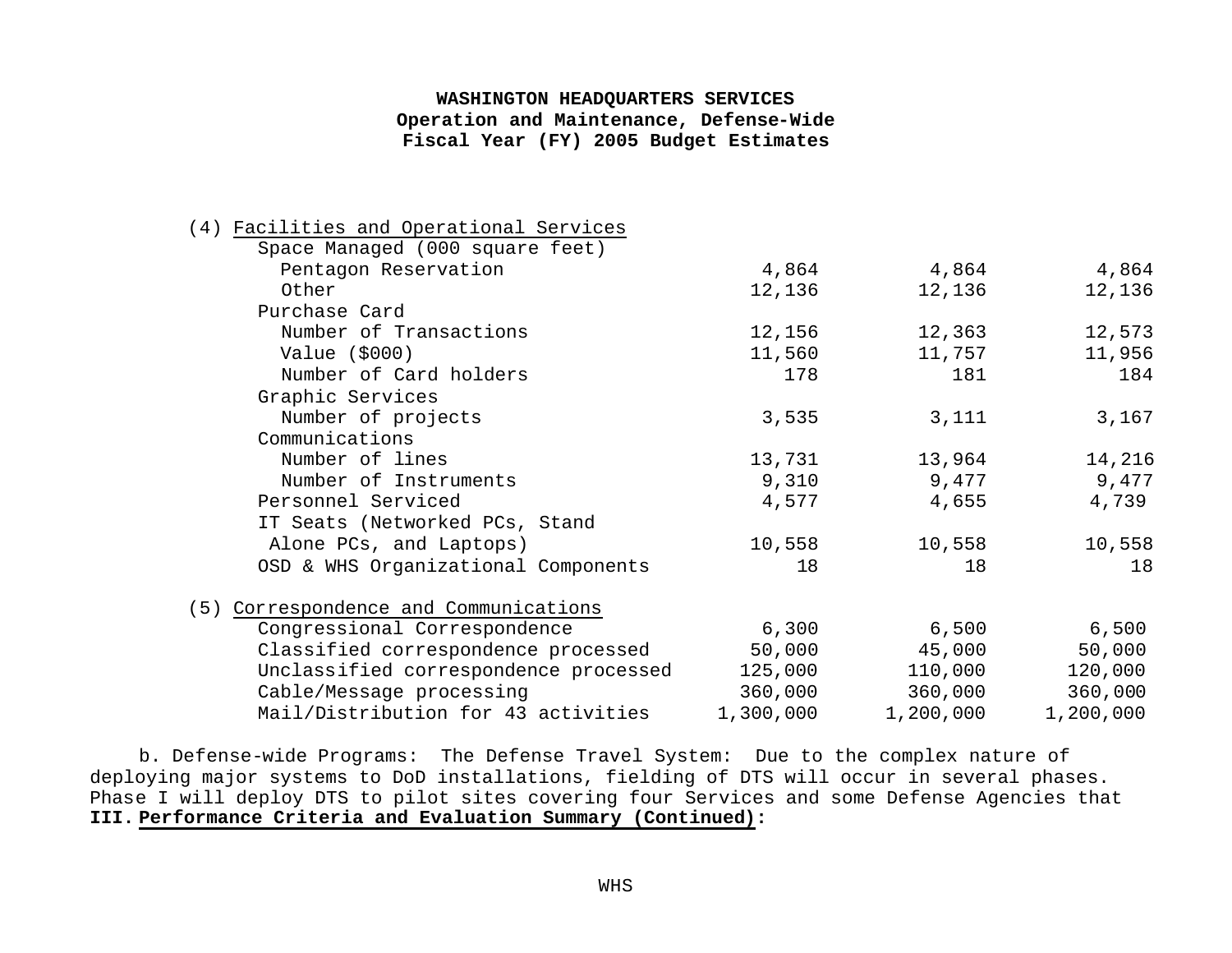will support over 75,000 personnel generating an estimated 240,000 travel claims per year. Currently, DTS is operational at nineteen pilot sites.

#### Event Date

Change

| Phase I Fielding of Pilot Sites                                                         | FY 2003       |
|-----------------------------------------------------------------------------------------|---------------|
| Phase II Fielding-High Volume Primary Sites (approximately 250 sites)                   | FY2003-FY2006 |
| Phase III Fielding-Smaller, low volume sites (approximately 10,000 Sites) FY2003-FY2006 |               |

#### **IV. Personnel Summary:**

|                                                | FY 2003 | FY 2004 | FY2005 | --------<br>FY2004/FY2005 |
|------------------------------------------------|---------|---------|--------|---------------------------|
| Active Military End Strength (E/S)<br>(Total)  |         |         |        |                           |
| Officer                                        | 52      | 68      | 68     |                           |
| Enlisted                                       | 110     | 127     | 127    | $\overline{\phantom{0}}$  |
| Civilian End Strength (Total)                  |         |         |        |                           |
| U.S. Direct Hire                               | 593     | 580     | 582    | $+2$                      |
| Active Military Average Strength (A/S) (Total) |         |         |        |                           |
| Officer                                        | 52      | 68      | 68     | $\overline{\phantom{m}}$  |
| Enlisted                                       | 110     | 127     | 127    |                           |

Civilian FTEs (Total)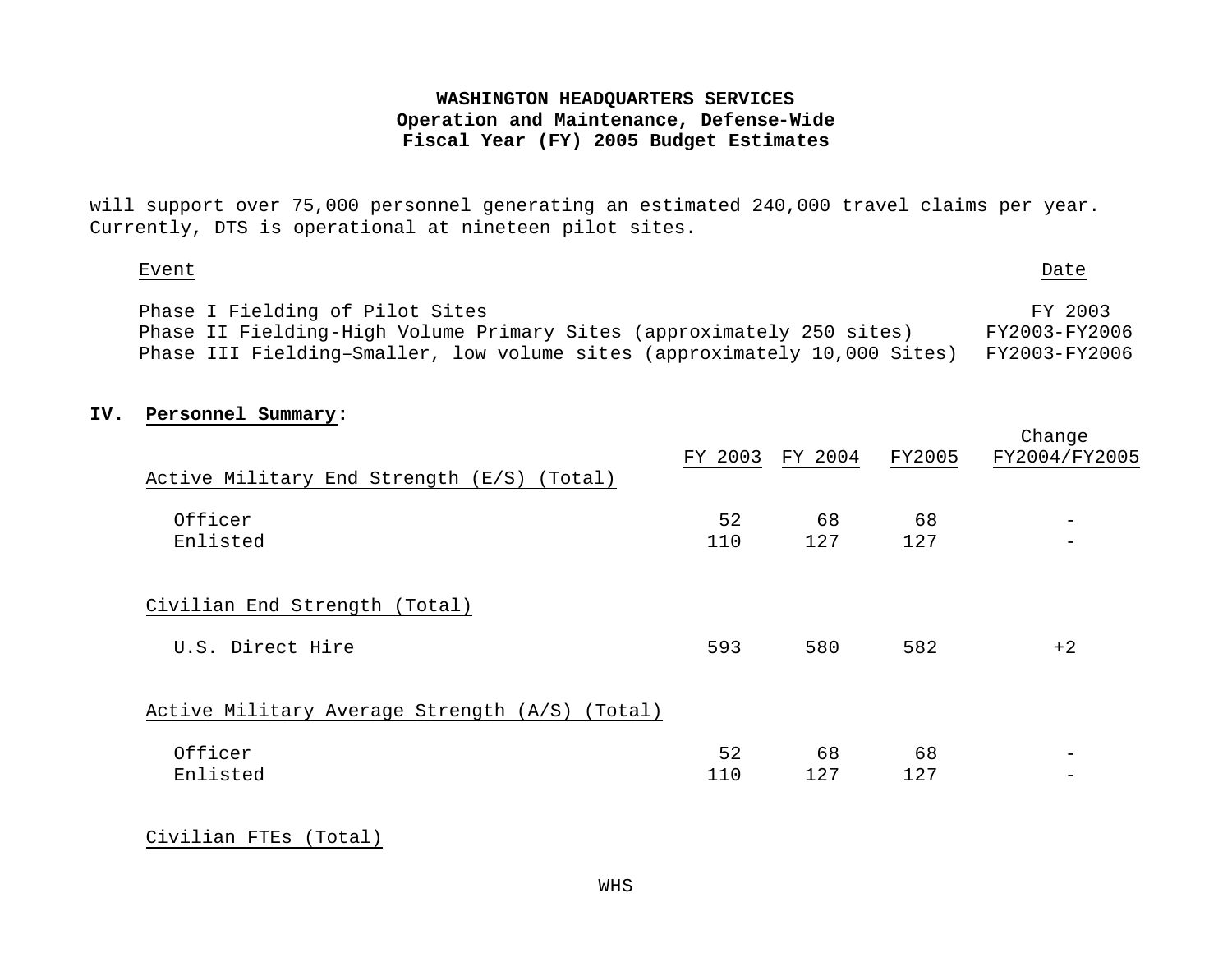U.S. Direct Hire 608 +2

**V. OP-32 Line Items as Applicable (Dollars in Thousands):**

|                                           |          | Change from              |                     |                  | Change from    |                 |                        |
|-------------------------------------------|----------|--------------------------|---------------------|------------------|----------------|-----------------|------------------------|
|                                           |          | FY2003 to FY2004         |                     | FY2004 to FY2005 |                |                 |                        |
|                                           | FY 2003  |                          | Price Program       | FY 2004          |                | Price Program   | FY 2005                |
|                                           | Estimate | Growth                   | Growth              | Estimate         |                |                 | Growth Growth Estimate |
| Exec., Gen.& Spec. Schedules              | 56,336   | 2,391                    | -3,489              | 55,238           | 1,272          | $-250$          | 56,260                 |
| Voluntary Separation Incentive Pay<br>652 |          | $\sim$ $-$               | $-352$              | 300              | $\overline{0}$ | $\Omega$        | 300                    |
| Disability Compensation                   | 259      | 10 <sub>1</sub>          | $-158$              | 111              | 2              | 2               | 115                    |
| Travel of Persons                         | 3,301    | 44                       | $-684$              | 2,661            | 41             | $-312$          | 2,390                  |
| Pentagon Reservation                      |          |                          |                     |                  |                |                 |                        |
| Maintenance Revolving Fund 123,370        |          |                          | $-18,072$ $-31,056$ | 74,242           |                | $20,082 -2,128$ | 92,196                 |
| Defense Finance & Accounting Svc          | 1,250    | 178                      | 293                 | 1,721            | 74             | $-227$          | 1,568                  |
| Defense Security Service                  | 2,000    | 60                       | 22                  | 2,082            | $\mathbf 0$    | 37              | 2,119                  |
| Purchases from Building Management        |          |                          |                     |                  |                |                 |                        |
| Fund                                      | 2,954    |                          | 45 27               | 3,026            | 49             | 183             | 3,258                  |
| Commercial Transportation                 | 1,893    | 24                       | $-1,830$            | 87               | $\mathbf{1}$   | $\Omega$        | 88                     |
| Rental Payments to GSA                    | 27,029   | 473                      | $-1,014$            | 26,488           | 410            | 70              | 26,968                 |
| Purchased Utilities                       | 717      | 9                        | $-71$               | 655              | 9              | $\Omega$        | 664                    |
| Purchased Communications                  | 21,433   | 289                      | $-7,914$            | 13,808           | 200            | $\overline{0}$  | 14,008                 |
| Postal Services (USPS)                    | 164      | $\overline{\phantom{0}}$ | 2                   | 166              | $\mathbf 0$    | $\overline{0}$  | 166                    |
| Supplies/Materials                        | 18,974   | 256                      | 749                 | 19,979           | 289            | $\Omega$        | 20,268                 |
| Printing & Reproduction                   | 2,010    | 27                       | 299                 | 2,336            | 33             | $-428$          | 1,941                  |
| Equipment Maintenance by Contract         | 5,175    | 69                       | 2,115               | 7,359            | 106            | $-705$          | 6,760                  |
| Facility Maintenance by Contract          | 1,680    | 22                       | $-310$              | 1,392            | 20             | $\overline{0}$  | 1,412                  |
| Equipment Purchases                       | 62,509   |                          | 843 -23,071         | 40,281           | 584            | $-6,088$        | 34,777                 |
| Management/Prof. Support Services         | 23,329   | 314                      | $-20,440$           | 3,203            | 46             | $-92$           | 3,157                  |
| Other Intra-Government Purchases          | 63,532   | 857                      | $-8,515$            | 55,874           | 810            | $-7,893$        | 48,791                 |